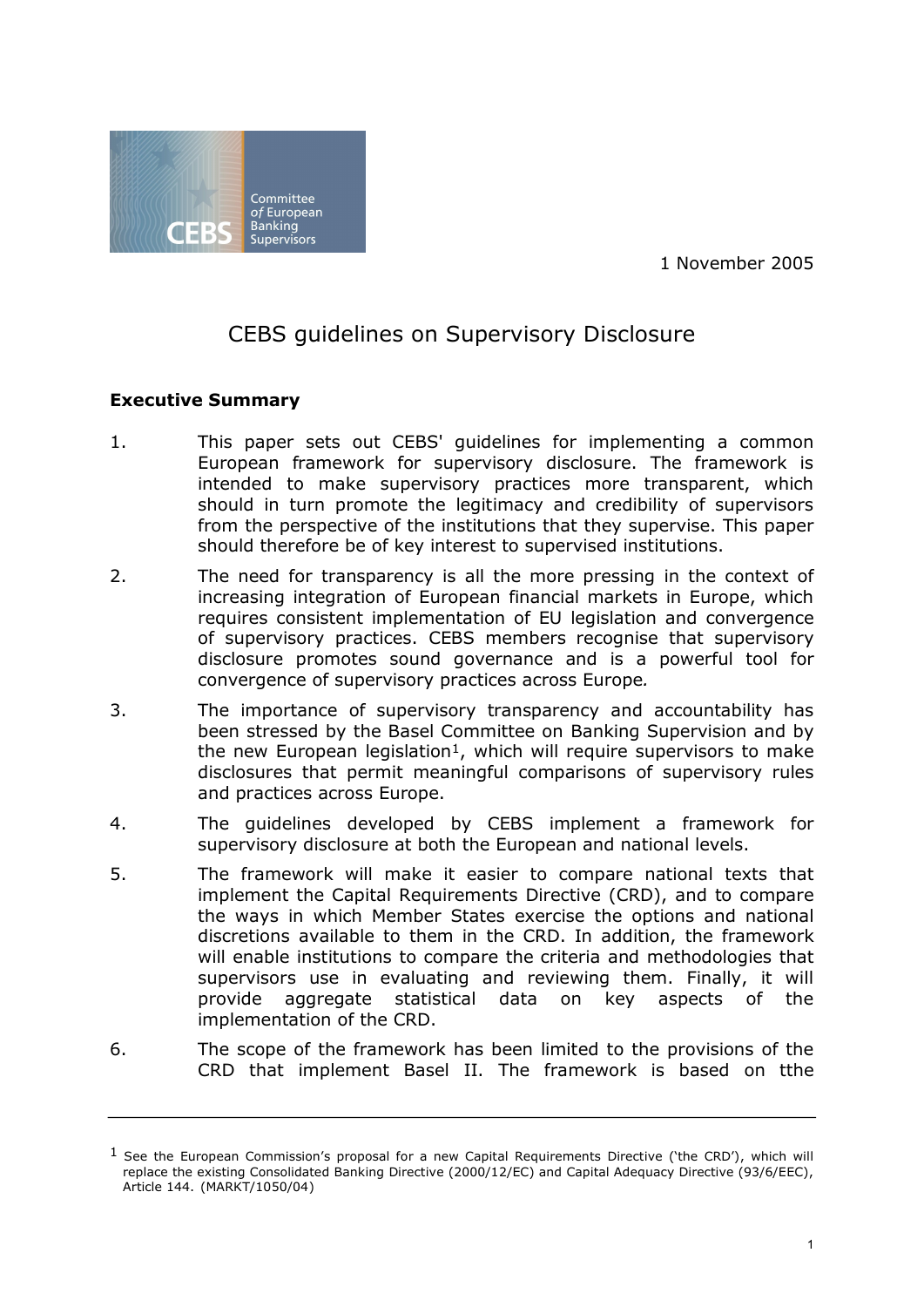Commission's proposal of the CRD dated 14 July 2004 and will need to be revisited to reflect the final version of the CRD.

- 7. The form of disclosures plays an important role in allowing meaningful comparisons. The proposals set forth in this document seek to permit meaningful comparison in the following ways:
	- · Disclosures will be accessible via the Internet, using both the CEBS website and national websites, which will be linked to each other.
	- · CEBS recommends using a common format, consisting of a series of simple and similar information tables in standard formats which can be posted on websites. These tables have been designed to show two complementary levels of detail: summary tables on the CEBS website for ease of cross-country comparisons, linked to tables on the websites of national authorities that provide more detailed information.
- 8. CEBS has provided tentative templates for these tables. The templates are subject to change, to reflect the final version of the CRD and the final outcome of other CEBS work streams.
- 9. A demonstration of the functionality of the framework is available on the CEBS website at www.c-ebs.org/SD/SDTF.htm.
- 10. The framework is written in English, the working language of CEBS. The information displayed on the CEBS website will be disclosed in English. Information on the national websites of non English-speaking countries will be available in English on a best-efforts basis. In any case, the information should be made available in national language prior to any translation.
- 11. The framework will be implemented by CEBS and the national authorities in charge of the supervision of credit institutions and investment firms by year-end 2006 as a target date for qualitative information, and by mid-2008 for the statistical data, recognising that some of the intended content may not yet be available at the time.
- 12. The CEBS draft guidelines went through a three-month public consultation and overall received a positive response. Attached to this paper is a feedback table which contains a summary of the key points arising from the consultation and the responses made to address them. It includes an annex reflecting CEBS' views on the detailed comments received. With regard to the internet mechanics of the framework, new functionalities have been added to reflect the comments made. The website demo has been amended accordingly (see. www.c-ebs.org/SD/SDTF.htm).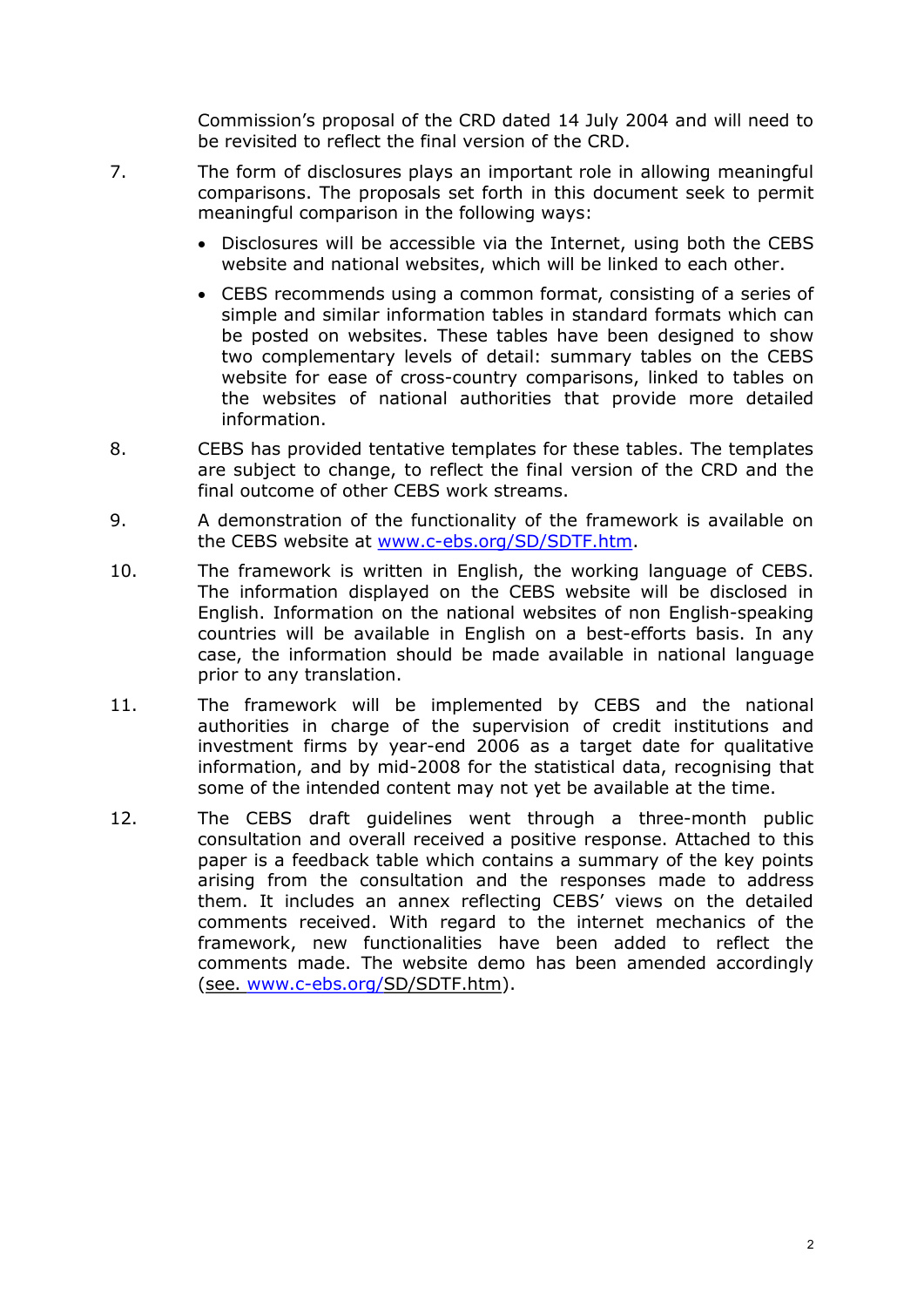## Table of content

the supervisory disclosure framework

| Ι.                                                             | <b>Introduction</b>                                                             | 4  |
|----------------------------------------------------------------|---------------------------------------------------------------------------------|----|
| П.                                                             | <b>Transparency of supervision</b>                                              |    |
|                                                                | <b>A.Definition</b>                                                             | 7  |
|                                                                | <b>B.Objectives</b>                                                             | 8  |
|                                                                | III. Basic principles                                                           | 9  |
| IV.                                                            | <b>Main features</b>                                                            | 10 |
|                                                                | A. Internet architecture and format of publication                              | 10 |
|                                                                | <b>B.Content of disclosure</b>                                                  | 12 |
|                                                                | <b>1. Rules and guidance</b>                                                    | 12 |
|                                                                | 2. Options and national discretions                                             | 15 |
|                                                                | <b>3. Supervisory review</b>                                                    | 16 |
|                                                                | 4. Statistical data                                                             | 20 |
|                                                                | <b>C.Implementation and updating</b>                                            | 22 |
| V.                                                             | The review of the framework                                                     | 23 |
| Annex I List of the articles related to supervisory disclosure |                                                                                 | 26 |
|                                                                | Annex II Preliminary definitions for calculating the 'statistical data' part of | 28 |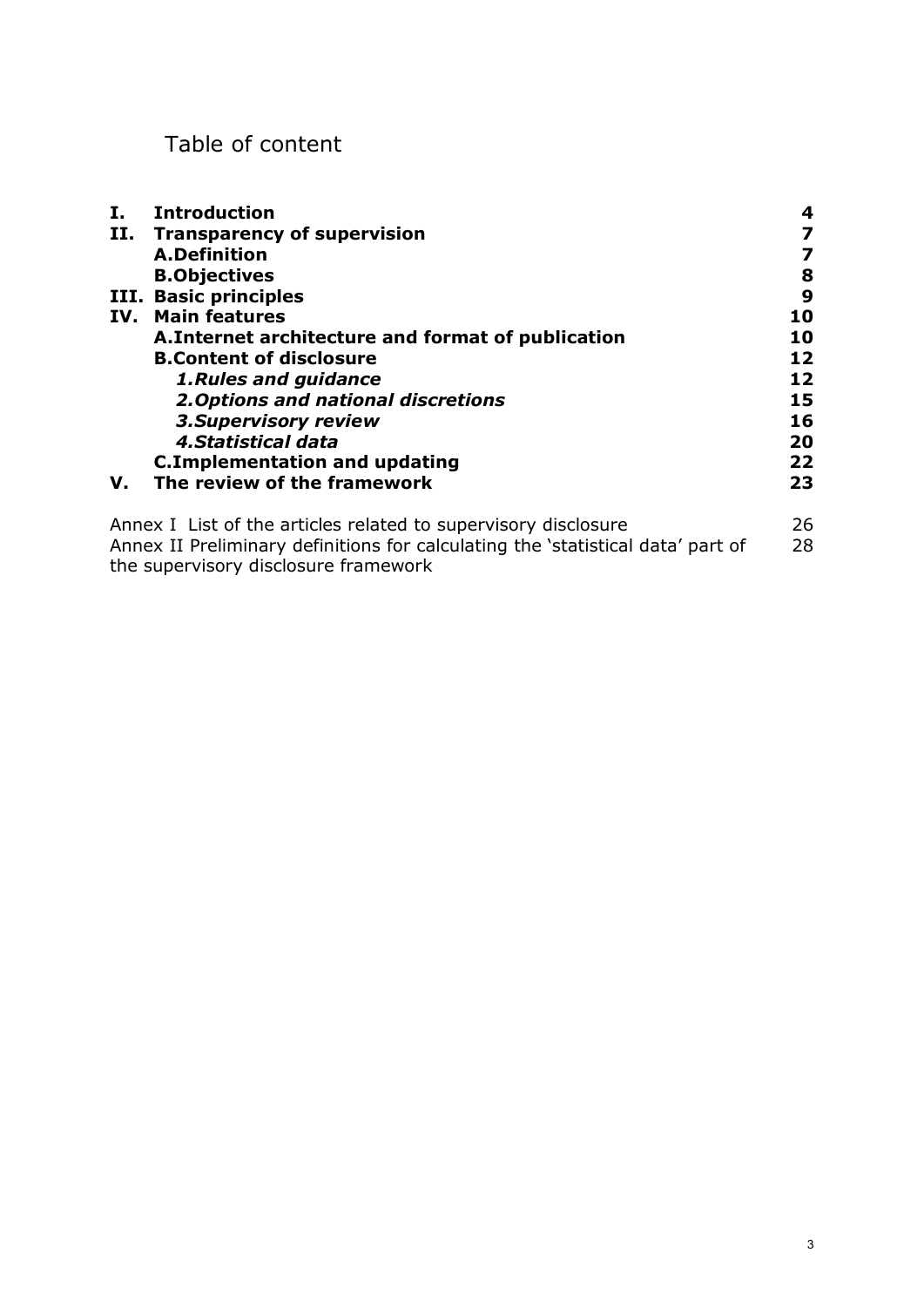#### **I. Introduction**

- 1. Transparency is a key element in effective banking supervision, as evidenced by its inclusion in Principle 1 of the Core Principles on Effective Banking Supervision.<sup>2</sup> The effectiveness of supervision is closely related to the legitimacy and credibility of the competent supervisory authorities. Quite apart from any formal legal requirements, supervisors are accountable to governmental and parliamentary authorities, to the regulated industry, and to the general public for the conduct of supervision. They are accountable both for how they enforce compliance with prudential regulations and for how they foster sound governance practices on the part of the institutions <sup>3</sup> they oversee. Appropriate disclosure by supervisory authorities is desirable to ensure proper accountability, which in turn helps to promote sound governance practices on the part of the supervisors themselves.
- 2. Supervisory transparency and accountability are also stressed in the Basel Committee on Banking Supervision's "Revised Framework for International Convergence of Capital Measurement and Capital Standards" (Basel II), which notes: "the supervision of banks is not an exact science, and therefore, discretionary elements within the supervisory review process are inevitable. Supervisors must take care to carry out their obligations in a transparent and accountable manner."<sup>4</sup>
- 3. Structures that encourage transparency are all the more important, given that the new capital adequacy framework will introduce more complex rules that place greater reliance on the qualitative judgement of supervisors. This will increase the scope for supervisory discretion in a number of areas, at a time when the integration of the European banking market places a premium on supervisory convergence.
- 4. European supervisory authorities recognise the importance of increased convergence in achieving an integrated banking market. They understand that supervisory disclosure will foster sound governance and promote convergence of supervisory practices across Europe*.*

<sup>&</sup>lt;sup>2</sup> Principle 1 states that "an effective system of banking supervision will have clear responsibilities and objectives for each agency involved in the supervision of banks". This requirement is developed further in the Core Principles Methodology, the implementation guide used by the IMF and the World Bank in their joint Financial Sector Assessment Program (FSAP). The Core Principles Methodology states that supervisory agencies should set out their objectives, should be subject to regular review of their performance against their responsibilities and objectives through a transparent reporting and assessment process, and should ensure that information on the financial strength and performance of the industry under their jurisdiction is publicly available. (see Core Principles Methodology, "additional criteria" for assessing compliance with Core Principle 1 and also IMF Working Paper WP/02/163: "Crisis Prevention and Crisis Management: The Role of Regulatory Governance.")

<sup>&</sup>lt;sup>3</sup> For the purpose of this paper, 'institutions' refers to both credit institutions and investment firms.

<sup>4</sup>  See paragraph 779 of the Revised Framework for International Convergence of Capital Measurement and Capital Standards, June 2004.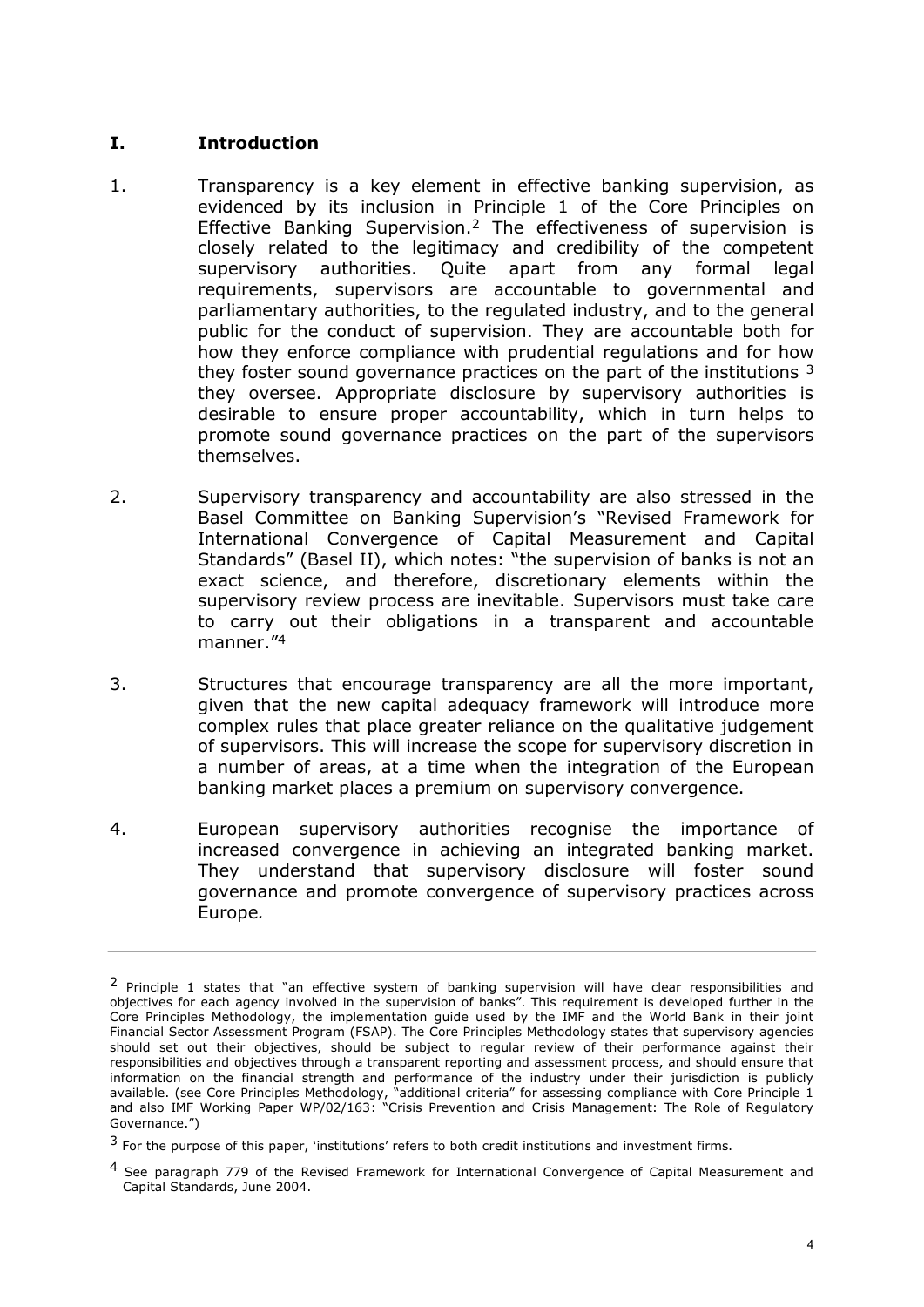- 5. The role of disclosure is specifically set forth in the European Commission's proposal for a new Capital Requirements Directive ('the CRD'), which will replace the existing Consolidated Banking Directive (2000/12/EC) and Capital Adequacy Directive (93/6/EEC).<sup>5</sup> In particular, Article 144 of the CRD provides that:
	- "1. Competent authorities shall disclose the following information:
	- (a) the texts of laws, regulations, administrative rules and general guidance adopted in their Member State in the field of prudential regulation;
	- (b) the manner of exercise of the options and discretions available in Community legislation;
	- (c) the general criteria and methodologies they use in the review and evaluation referred to in Article 124;
	- (d) without prejudice to the provisions laid down in Title V, Chapter 1, Section 2, aggregate statistical data on key aspects of the implementation of the prudential framework in each Member State.

The disclosures provided for in the first subparagraph shall be sufficient to enable a meaningful comparison of the approaches adopted by the competent authorities of the different Member States."

- 6. In addition, the other disclosure provisions in the CRD have been taken into account for the sake of consistency and completeness.<sup>6</sup>
- 7. What matters here is not so much the volume or the content of disclosure – national authorities already disclose a substantial amount of information – but rather the way in which disclosures are presented7 .
- 8. The CRD's requirement that disclosures should be sufficient to enable a meaningful comparison of approaches provides an opportunity to develop a framework for disclosure that will ensure a certain degree of standardisation, notably in terms of language and of where the disclosures can be found. In this way, disclosures made by supervisors throughout Europe can be made more readily accessible and easier to compare.

<sup>5</sup>  See MARKT/1050/04. The framework is based upon the Commission's proposal of the CRD dated 14 July 2004 and will need to be revisited to reflect the final version of the CRD.

<sup>6</sup> See Annex I

 $<sup>7</sup>$  Article 150 of the CRD states that the Commission may adopt implementing measures using the Comitology</sup> procedure specifying the format, structure, contents list and annual publication date of the disclosures provided for in Article 144, and the key aspects on which aggregate statistical data are to be disclosed under Article 144 (1)(d).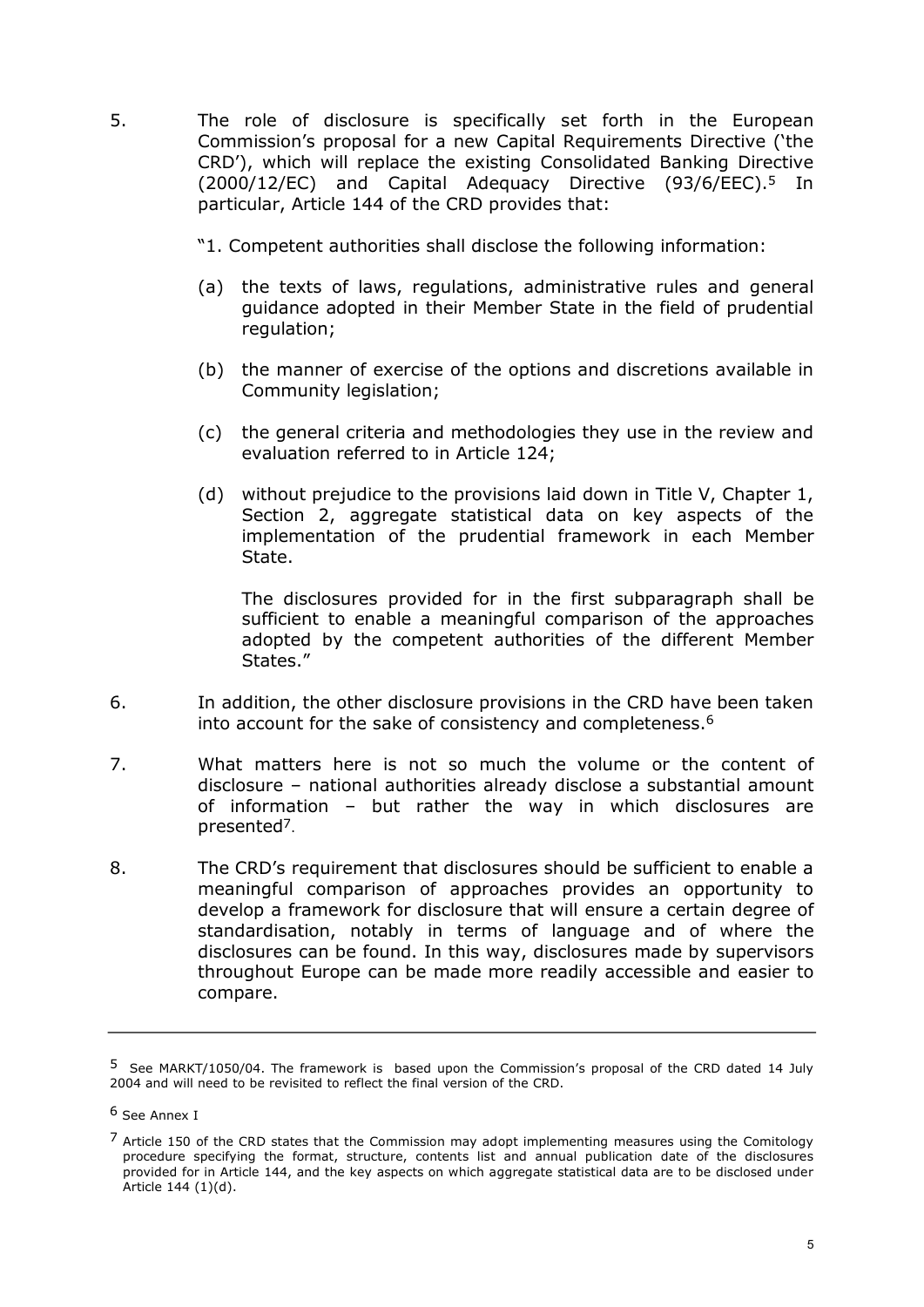- 9. The Commission and the BAC have asked CEBS to play a leading role in coordinating disclosures by national authorities, and, in particular, to design a transparent and efficient common framework in the EU. The framework is constructed along the following lines:
- 10. The framework focuses primarily on the provisions of the CRD that relate to Basel II. However, in view of the fact that capital requirements are expressed in the form of a ratio, CEBS judged that failing to consider the numerator of the ratio could undermine the usefulness of the disclosures. The CRD's provisions concerning own funds $8$  are therefore included in the framework as well. CEBS also recommends including the provisions of the CRD dealing with internal control mechanisms insofar as they relate to the Supervisory Review Process<sup>9</sup> and to Pillar 2 measures. In addition, the framework includes national provisions extending the requirements set forth in the recast Directive 93/6/EEC to investment firms, as well as provisions of Directive 93/6/EEC relating to capital requirements for market risks and to the definition and prudential treatment of the trading book.
- 11. The framework will be implemented by CEBS and the national authorities in charge of the prudential supervision of both investment firms and credit institutions. When investment firms are supervised by a different authority than the one that supervises credit institutions, coordination in implementing the framework will take place in the countries concerned.
- 12. It respects the following principles. It simply displays disclosures without interpreting nor validating them. It is not meant to limit the capacity of supervisors to act in a flexible and timely manner. No individual decision regarding specific supervised institutions should be disclosed.
- 13. The framework is constructed in English. Non English-speaking countries will provide disclosures in English on a best-efforts basis, but in any case in their national language prior to any translation<sup>10</sup>. The framework aims at avoiding excessive administrative and translation burden. Its overall structure and format have been designed to be simple and flexible enough to be updated and adapted within a reasonable time schedule. It will be subject to regular monitoring by the CEBS Secretariat.
- 14. Disclosures will be accessible on the Internet, via the CEBS website and the national supervisory authorities' websites, interacting with each other. As common format, sets of simple tables in consistent

<sup>8</sup> Articles 56 to 67 of the CRD

<sup>9</sup> Article 22 and Annex V, Section V of the CRD

 $10$  CEBS has noted that in many countries only the texts in national language are deemed to have legal force.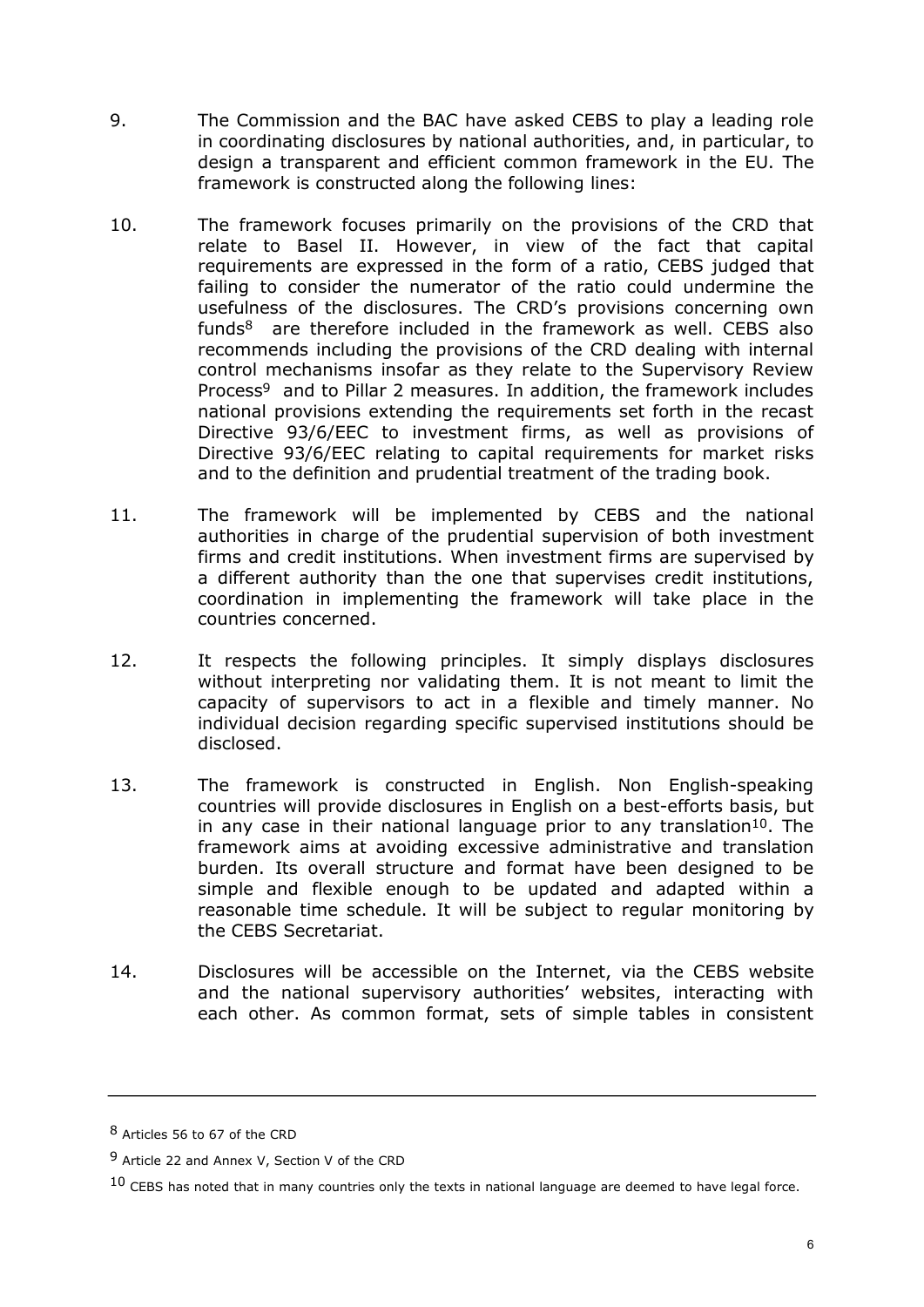formats<sup>11</sup> will be posted on the websites. Of course, the use of Internet will not preclude supervisors using alternative vehicules of disclosure.

15. This framework is the first step towards greater transparency on the part of supervisors. It is also an evolutionary process capable of adapting gradually to future changes in the rules, needs and practices of both supervisors and institutions.

## **II. Transparency of supervision**

### **A. Definition**

16. Supervisory disclosure is defined as a comprehensive policy of transparency. Its aim is to make information related to prudential supervision available in a timely manner to all interested parties, including credit institutions, investment firms, other market participants, other supervisors, and consumers. The framework for supervisory disclosure is meant only to provide information. It is not meant to limit in any way the ability of individual national supervisors to act in a flexible, timely and independent manner, when required.

## **B. Objectives**

- 17. The supervisory disclosure framework has two main goals:
	- · *Enhancing the effectiveness of supervision*, by facilitating interaction between institutions and competent authorities; addressing the legitimate expectations of institutions, which need clarity and transparency of the rules they must comply with; and providing easy access to the disclosed information.
	- · *Helping to promote a levelplaying field throughout Europe*, by facilitating meaningful comparisons of supervisory approaches. Disclosure can be viewed as one tool among many for promoting convergence in supervisory practices across Europe.
- 18. In this respect, the disclosure framework will serve to enhance the transparency of the legislative and regulatory process in each Member State as it implements the CRD.
- 19. The primary users of the disclosure framework will be the supervised institutions, other market participants, and competent authorities. All of them should benefit from a more user-friendly framework that contributes to an improved exchange of information.
- 20. The framework is designed to satisfy the requirements of the CRD and to permit meaningful comparisons of the approaches adopted by national supervisors. Achieving these objectives calls for different approaches to each of the sub-paragraphs of Article 144. Specifically:

<sup>&</sup>lt;sup>11</sup> At this stage, these are tentative tables subject to changes to reflect the final version of the CRD and the outcome of the other current CEBS work streams.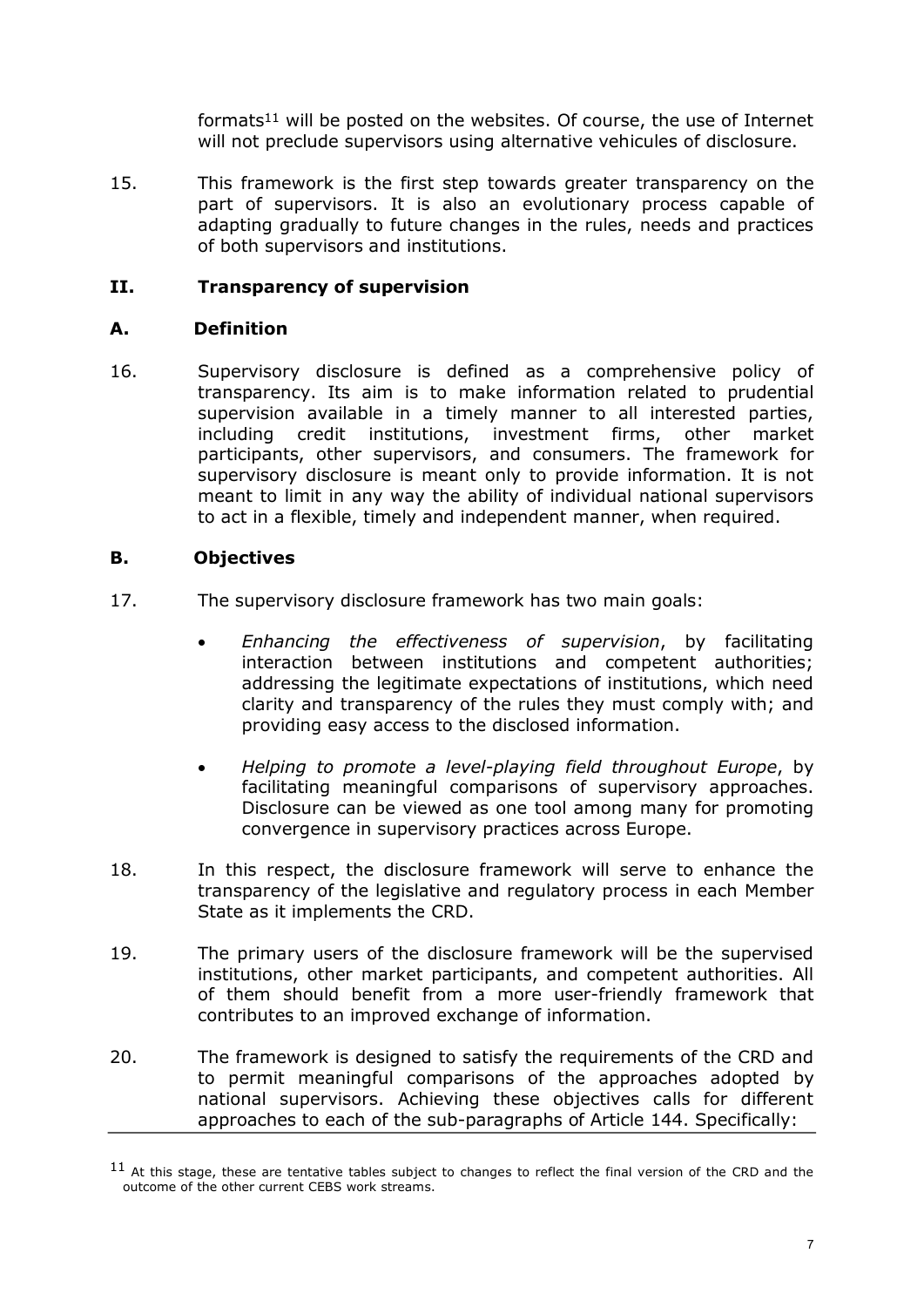- 21. When disclosing the texts of laws, regulations, administrative rules, and general guidance under Article 144(1)(a), the emphasis should be on providing the most exhaustive and up-to-date information.
- 22. However, when disclosing the manner of exercise of the options and national discretions under Article  $144(1)(b)$ , enabling end-users to make quick and meaningful comparisons should be considered a more important objective than providing exhaustive information in a single location.
- 23. The disclosure under Article  $144(1)(c)$  of supervisory review criteria and methodologies referred to in Article 124 is viewed as a tool to help institutions understand broadly how competent authorities will assess the systems and procedures required by the CRD. It may also provide an incentive for institutions to improve their own risk-management systems and procedures.
- 24. The disclosure of aggregate statistical data under Article  $144(1)(d)$  is intended to provide general information on the national banking sectors as well as on the implementation process in each Member State. The disclosures should cover both Pillar 1 and Pillar 2, with aggregate data reported in comparable terms over time.

#### **III. Basic principles**

- 25. The supervisory disclosure framework is based on the following set of principles:
	- i. The framework must be neutral with regard to the legal framework of each Member State. It aims at simply recording and transmitting factual information, without seeking to interpret or validate the disclosures. Moreover, the framework must not conflict with the normal process of transposing European legislation into national laws or regulations, which does not rely exclusively on supervisory authorities, but is legally the responsibility of the Member States under the Treaties.
	- ii. The members of CEBS recognise that making disclosures in a common language will facilitate meaningful comparisons between the approaches adopted by the competent authorities in different Member States. The framework is therefore constructed in English, the working language of CEBS. All the information displayed on the CEBS website including short texts such as the executive summaries required under Article  $144(1)(c)$  - will be in English. The texts and documents disclosed on national websites under the framework will be made available in English on a best efforts basis by the non English-speaking countries. They should at a minimum make their national texts available in their own language prior to any translation, and, for the sake of clarity, should state whether their national texts and documents are also available in English. In countries where only the texts in national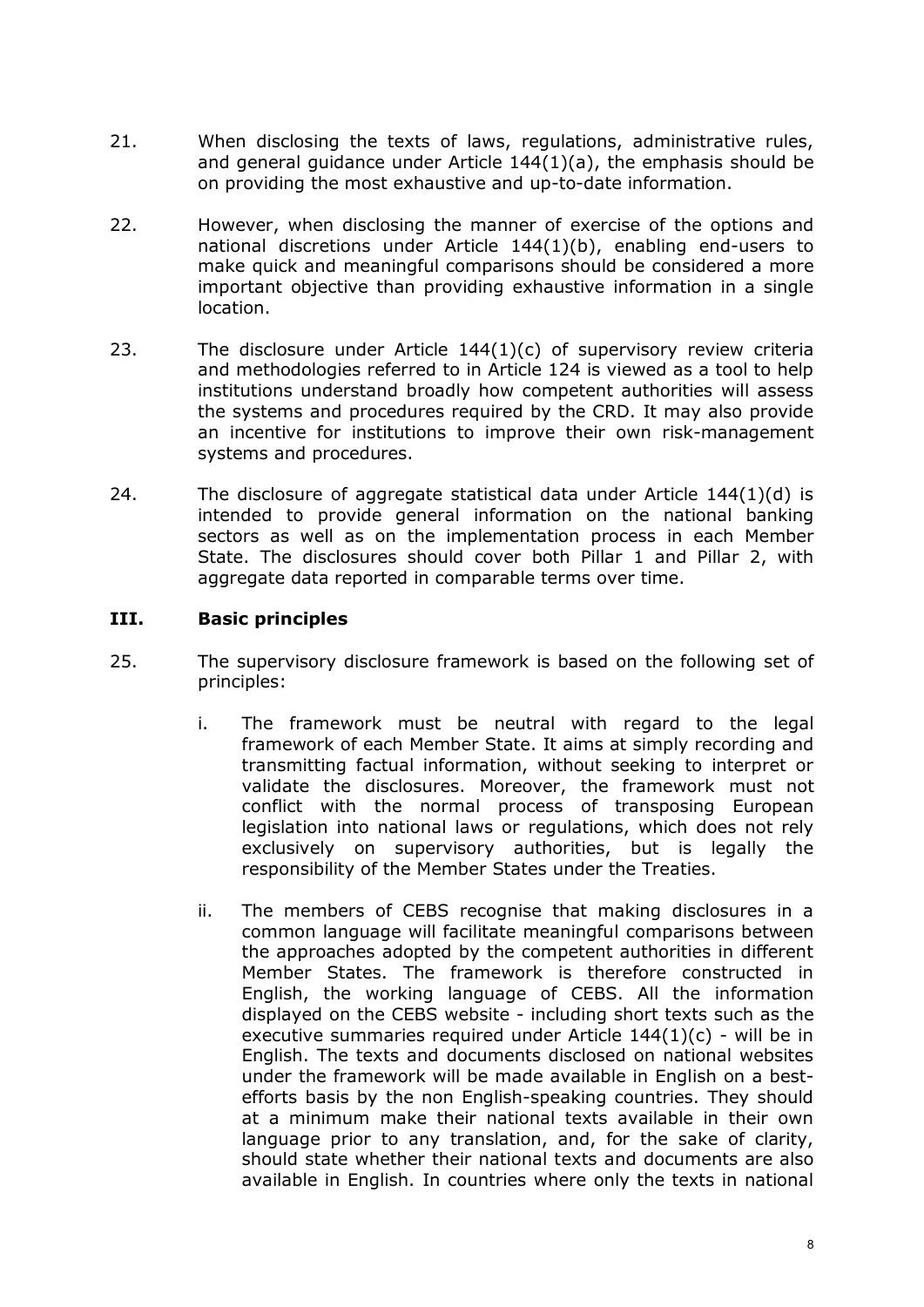language are deemed to have legal force, a disclaimer may need to be added to national websites –if such disclaimers have not already been made- in order to avoid any unintended legal liability arising from the translation. CEBS has drafted a disclaimer for its own use which it will post on its website.

- iii. The need for disclosure does not override the confidentiality principle dealing with the exchange of information and professional secrecy. Consequently, no supervisory actions or decisions directed at specific institutions are to be disclosed. In particular, disclosures relating to the supervisory process under Article 144(1)(c) should exclude any supervisory measures directed at specific institutions, whether taken with respect to a single institution or to a group of institutions. Likewise, the aggregate statistical data referred to under Article 144(1)(d) shall be disclosed only insofar as institution-specific data cannot be derived from the aggregate data. However, any data that an institution would itself be required to disclose, e.g. under Pillar 3, can be considered by the competent authorities not to raise a confidentiality issue. Competent authorities retain sole responsibility for determining when information may not be disclosed because of a potential breach of confidentiality. This principle will be flagged in the framework by a specific waiver.
- iv. The supervisory disclosure should be resource-efficient and should avoid excessive burden on supervisors. Accordingly, the framework is based on currently available information and no additional reporting should be required on the part of supervisors or institutions. The overall structure and the format of the framework have been designed to be simple and flexible enough to be updated and adapted within a reasonable time schedule.
- v. The disclosure framework will be regularly monitored by CEBS, through its Secretariat. An annual report will be provided to the European Commission with a view to helping the Commission assess whether the objective of 'meaningful comparison' as stated in Article 144 is achieved.
- 26. Flexibility will be needed in order to make these principles workable in practice. Flexibility in a technical sense will be provided by using IT systems and the Internet, which will enable the framework to be easily accessible and quickly updated. Flexibility will also be needed with respect to the detail and scope of disclosures. For example, the framework will need to provide clear scope for competent authorities in small jurisdictions to benefit from the proportionality principle. Finally, flexibility will be needed when dealing with confidentiality issues, such as those raised by differences in size between European banking systems.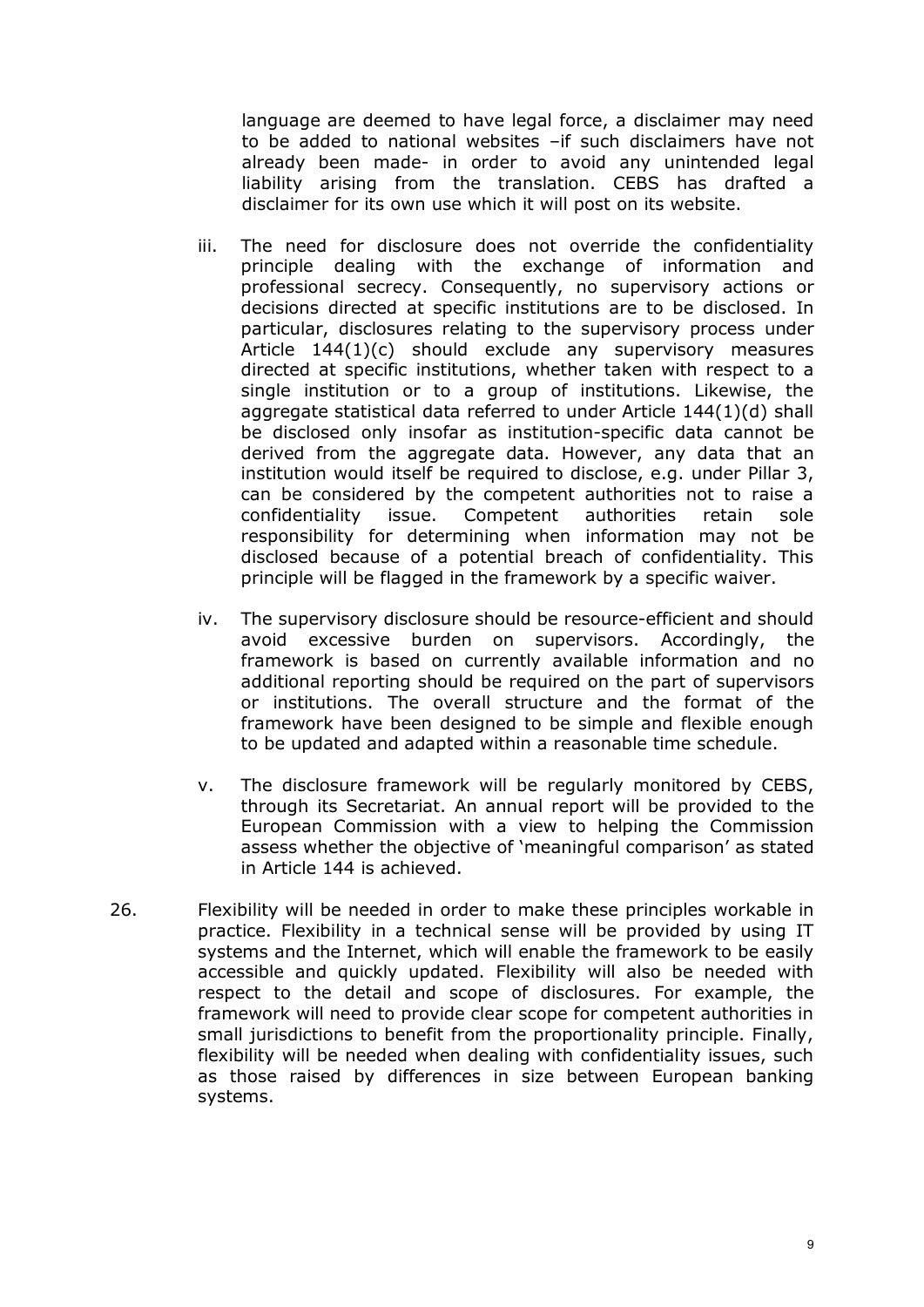### **IV. Main features**

#### **A. Internet architecture and format of publication**

- 27. The framework should provide easy access to relevant information and enable a meaningful comparison of approaches across EU countries. The use of the Internet is seen as the most technically suitable and user-friendly means to achieve these goals.
- 28. A two-tiered architecture is proposed, in which:
	- i. The CEBS website will serve as a centralised electronic repository. It will allow for quick and easy comparison of relevant information, and will provide links to the websites of the national supervisory authorities.
	- ii. The websites of national competent authorities will provide the exhaustive and detailed information required by the CRD.
- 29. This two-tiered architecture is intended to strike an appropriate balance between the objectives of easy comparability (at CEBS level) and exhaustiveness (at national level). For instance, regarding the disclosures under Article 144(1)(b), CEBS will post on its website only the information provided by the national authorities which is needed to permit meaningful comparisons of the ways in which options and national discretions are exercised in the different Member States. This basic information will then serve as a quick reference to the more detailed information available on national websites.
- 30. The two-tiered architecture should not undermine the ability of competent authorities to set or change their national transparency policies, since they will not be prevented from disclosing additional material, and will remain solely responsible for the information made available on their websites.
- 31. On the technical side, competent authorities will retain control over the design (the use of a logo, of certain colours, etc.) and technical organisation of their national websites, as long as the templates for information tables provided by CEBS are inserted into the supervisory disclosure section of their websites.
- 32. The two-tiered architecture appears to be technically feasible, with the interaction between the two levels consisting of hyperlinks between web pages. To avoid unnecessary duplication of work and to ease the burden of updating of information at both national and CEBS levels, CEBS recommends that links to the actual texts of documents from the CEBS website be used only on an exception basis.
- 33. To ensure the comparability of information provided by different countries represented in CEBS, a certain degree of standardisation is considered necessary. CEBS therefore recommends that it and national competent authorities incorporate similarly-structured web pages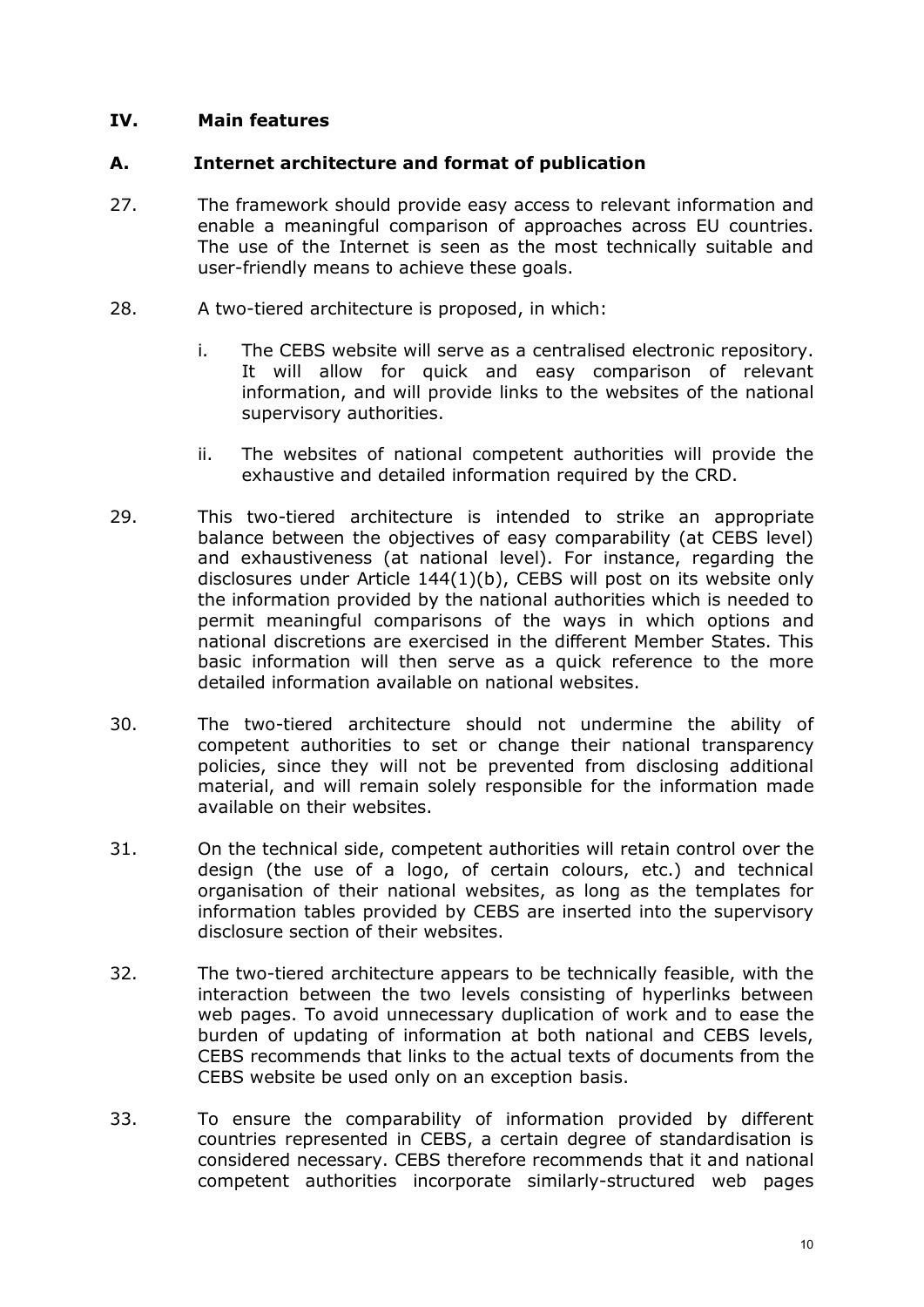devoted to supervisory disclosure into their own websites, and that they use a common format for their information tables.

- 34. Thanks to electronic links between websites, webpages and tables, the end-user should find it easy to navigate on both CEBS website and national websites, from one table to another, from one webpage to another, from the CEBS website to the national websites and vice versa.
- 35. The use of similar web pages and common templates for information tables is viewed as an appropriate means of ensuring consistency, at CEBS and national levels, across the four areas of disclosure. It should facilitate the meaningful comparison of supervisory policies and practices while allowing for easy access to information.
- 36. The use of common templates is not meant to require any modifications to the existing disclosure systems of national authorities. The disclosure framework provides technical flexibility to use disclosures made at the national level in their current form. This can be accomplished either by setting up hyperlinks from the CEBS formatted tables to the relevant national documents displayed on national websites, or by displaying the information, if short enough, directly in the tables. National authorities will be free to choose between these two methods. Finally, use of the CEBS' templates will not preclude national authorities from disclosing additional information.
- 37. The templates consist of a set of information tables, to be filled in with the information and documents required under Article 144(1). They are divided into four sections, corresponding to the four sub-paragraphs of Article 144(1). The templates are only tentative. They will be amended at a later date to reflect the final version of the CRD and the outcome of the CEBS' current work. The proposed templates are accessible by clicking here: www.c-ebs.org/SD/SDTF.htm.
- 38. At the current stage of development, the disclosures required under Article 144(1)(a), will be displayed in eight tables.  $($ www.c-ebs.org/SD/Rules.htm).
- 39. Two tables have been designed for Article 144(1)(b): one for the list of options and national discretions, and the other for mutual recognition provisions. They will be accompanied by short explanatory notes on how to use them. (www.c-ebs.org/SD/Options.htm).
- 40. The disclosures required under Article 144(1)(c) will be collected in a single table. (www.c-ebs.org/SD/Review.htm).
- 41. The disclosures referred to in Article 144(1)(d) will be displayed in five tables. They will include aggregate data on national banking sectors, credit risk, operational risk and market risk data for Pillar 1 and data on supervisory actions and measures for Pillar 2. The aggregate statistical data will be provided by national authorities to CEBS and posted on the CEBS website. For the sake of clarity and simplicity, the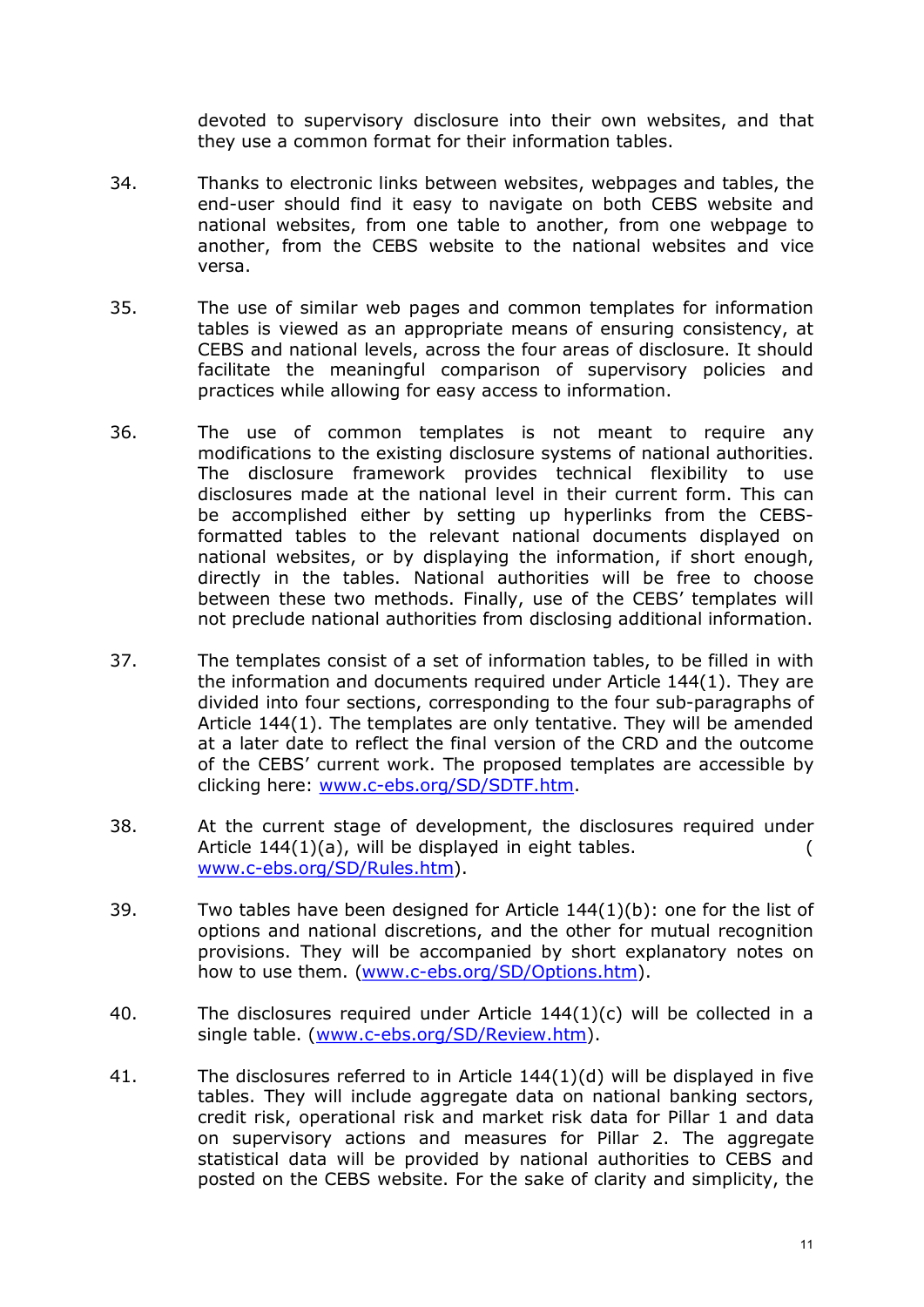national websites will disclose the same templates with the same information. (www.c-ebs.org/SD/Data.htm).

- 42. Aggregate data will be stored on CEBS' computers, creating a database that can be used for statistical analysis. Users will be given the tools to analyse historical data.
- 43. It has not been considered necessary to specify a common structure or format for explanatory text or other relevant information that competent authorities may wish to release (e.g. FAQs). (www.c [ebs.org/SD/FAQ.htm\).](http://www.c-ebs.org/SD/FAQ.htm)
- 44. The framework will also include a page for disclosing contact information. At a minimum, this should include contact information for the country's CEBS members, the CEBS Secretariat members and the communication officers of the competent authorities. The information should include at least the name of each person and his or her exact title and/or area of expertise. The framework will provide flexibility for entering additional information of the contact person (such as personal email address, direct telephone and fax numbers) or general contact information (e.g., the organisation's or functional e-mail address and switchboard number). (www.c-ebs.org/SD/Contacts.htm).

## **B. Content of disclosure**

- 45. The content follows the structure of Article 144 quoted above:
	- · 'Rules and guidance' covers national laws and regulations in the field of prudential supervision and regulation,
	- · 'Options and national discretions' refers to the information about how options and national discretions are exercised,
	- · 'Supervisory review' deals with the general criteria and methodologies used by competent authorities in their supervisory review and evaluation process referred to in Article 124,
	- · 'Statistical data' refers to statistical data on key aspects of the implementation of the prudential framework.

## *1. Rules and guidance*

- 46. Article 144(1)(a) of the CRD requires competent authorities to disclose the texts of laws, regulations, administrative rules and general guidance adopted in their Member State in the field of prudential regulation.
- 47. The information tables related to 'rules and guidance' are accessible by clicking here: www.c-ebs.org/SD/Rules\_table1.htm, www.c-ebs.org/SD/Rules\_table2.htm.
- 48. The supervisory disclosure framework will display the texts of the laws, regulations, and administrative rules used by each Member State to transpose the Basel II-related provisions of the recast Directives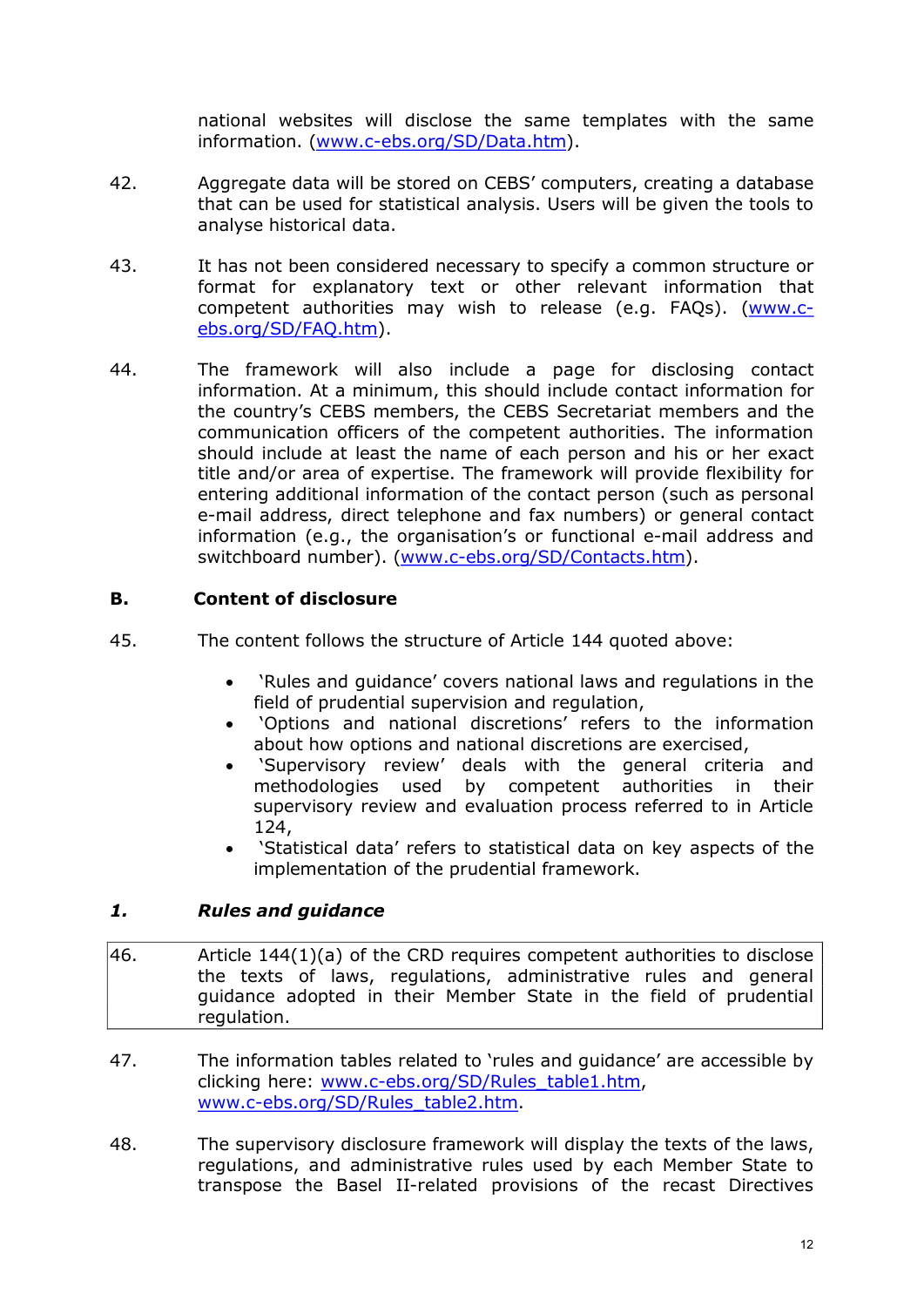2000/12/EC and 93/6/ECC. Depending on how much of the EU legislation has already been transposed, these may take the form either of new legislative and regulatory texts adapting these Directives into national law, or existing legislative texts or regulations amended accordingly.

- 49. For the purpose of supervisory disclosure, the term 'administrative rules' is understood to refer to documents that instruct supervised institutions on how to fulfil legislative and regulatory requirements. The character and legal enforceability of administrative rules is likely to vary from one Member State to the next. Nevertheless, for the sake of clarity and simplicity, they are considered here as 'third-level' documents – as compared to texts of laws ('first level') and regulations ('second level'). This definition does not restrict the disclosure policies of competent authorities; they retain sole responsibility for deciding what types of documents (e.g. instructions, methodological notes, administrative notices) are appropriate to disclose under the generic heading of 'administrative rules.' The same holds true for 'general guidance'. In general, however, competent authorities should strive for the widest possible disclosure, regardless of what legal instruments they use.
- 50. The following paragraphs provide illustrations of what might be disclosed under 'general guidance':
- *1. Explicit disclosure requirements laid down in the CRD. <sup>12</sup>*
- 51. Articles 81(4) and 97(4) of the CRD require competent authorities to publish an explanation of the recognition process for External Credit Assessment Institutions (ECAIs) and a list of eligible ECAIs.
- 52. To meet this requirement, competent authorities should disclose the methodologies or key questions they use to assess the eligibility of ECAIs. CEBS recommends that competent authorities disclose the application process, indicating whether eligibility is based on the decision of another EU Member State's competent authorities, or on direct recognition. In the latter case, the disclosure should indicate whether this is done by accepting applications, either from credit institutions or from the ECAIs themselves; or using both methods. Competent authorities will indicate the main market segments for which the ECAIs have been recognised:'public finance', 'commercial entities' (including corporate and financial companies) and/or 'structured finance' (including securitisation positions).
- 53. The CRD does not require competent authorities to disclose the mapping process they use to assign an ECAI's credit assessments to the steps in a credit-quality assessment scale. However, since this mapping is a key element in understanding how supervisors use ECAIs, CEBS recommends that the results of the mapping should be disclosed for each eligible ECAI.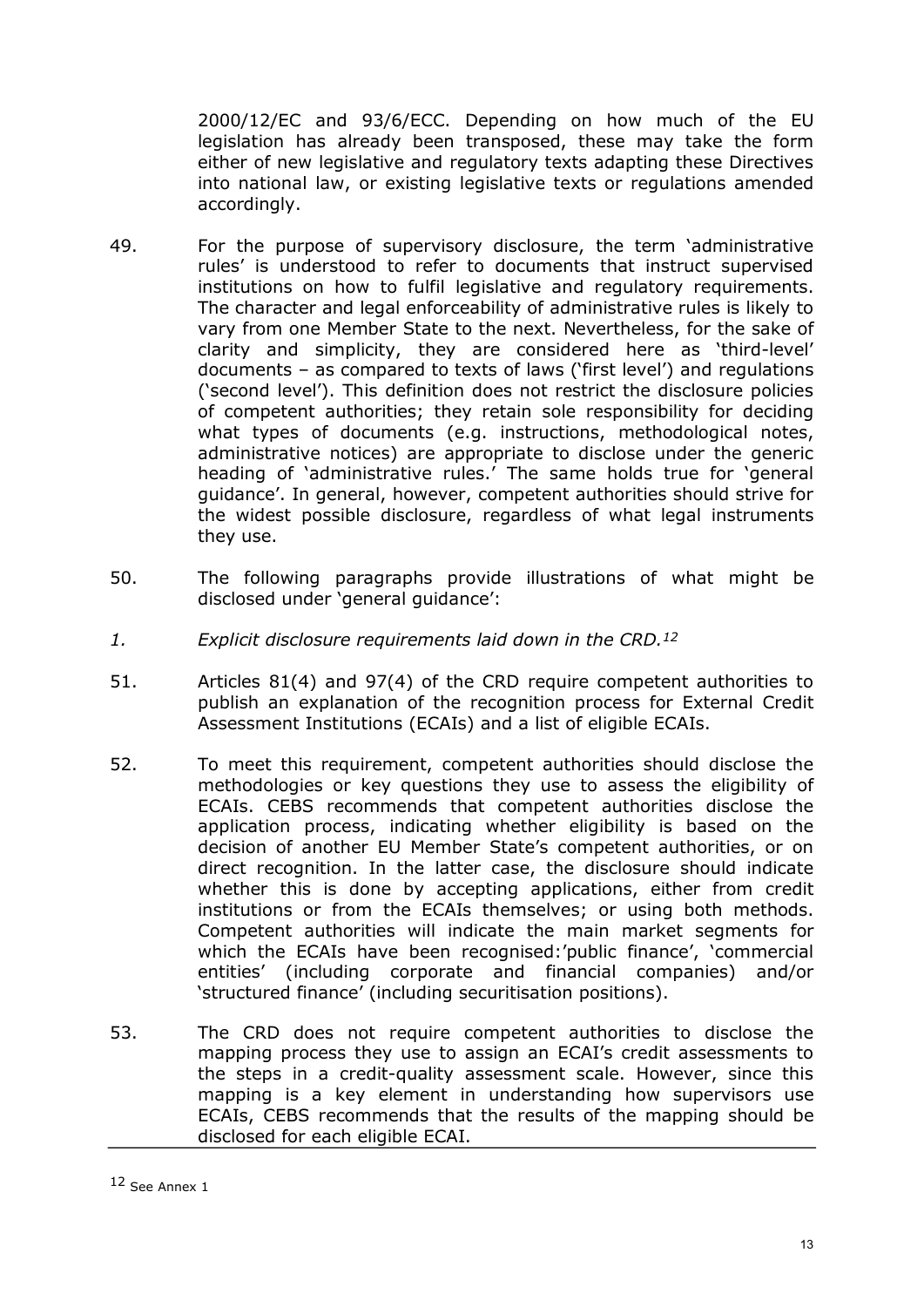- 54. Article 87(5) requires competent authorities to publish guidance on how institutions should assign risk weights to specialised lending exposures under the Internal Ratings Based approaches. To comply with this requirement, competent authorities should publish the slotting criteria that supervised institutions are required to use for specialised lending exposures when they cannot satisfy the minimum requirements for estimating the probability of default.
- 55. Article 100 requires the publication of any specific treatment of securitisations subject to early amortisation provision of retail exposures referred to in Article 100(3) and (4) when it becomes part of the general approach of competent authorities.
- 56. To cover these requirements, CEBS proposes information tables that will be amended at a later stage to take into account the final version of the CRD and the outcome of CEBS' current work on ECAIs. (www.c[ebs.org/SD/ECAI\\_table.htm\).](http://www.c-ebs.org/SD/ECAI_table.htm)
- *2. Disclosures judged necessary to explain how the rules should be applied by supervised institutions.*
- 57. At this stage, this refers essentially to the disclosure of guidance dealing with the validation of the IRB and AMA approaches. The disclosures should include validation guidelines published by national authorities, whatever their form (e.g. detailed technical guidance, working documents, supervisory rules, informal documents, interpretations, circulars, responses to industry questions). General information on the supervisory approval process itself should also be disclosed, as this may provide end-users with useful practical information.
- 58. The paper on validation standards and related supervisory processes and practices that is currently being revised by the CEBS working group in the wake of the consultation launched in July 2005 will also form part of the disclosure framework.
- 59. The definitive template for information tables will be provided once the CEBS working group on validation has completed its work. At this stage, they are only provided by way of illustration. (www.cebs.org/SD/Model\_table1.htm, www.c-ebs.org/SD/Model\_table2.htm).
- *3. Additional information.*
- 60. CEBS is currently considering requiring the disclosure of certain lists as this will support convergence in practices. National competent authorities would have to release either the lists or the general criteria to identify those exposures. Disclosures would include a list of regional governments and local authorities risk-weighted like central governments, a list of public-sector entities risk-weighted like institutions, and a list of core market participants referred to in Annex VIII of the CRD. The exact format and content of those lists are still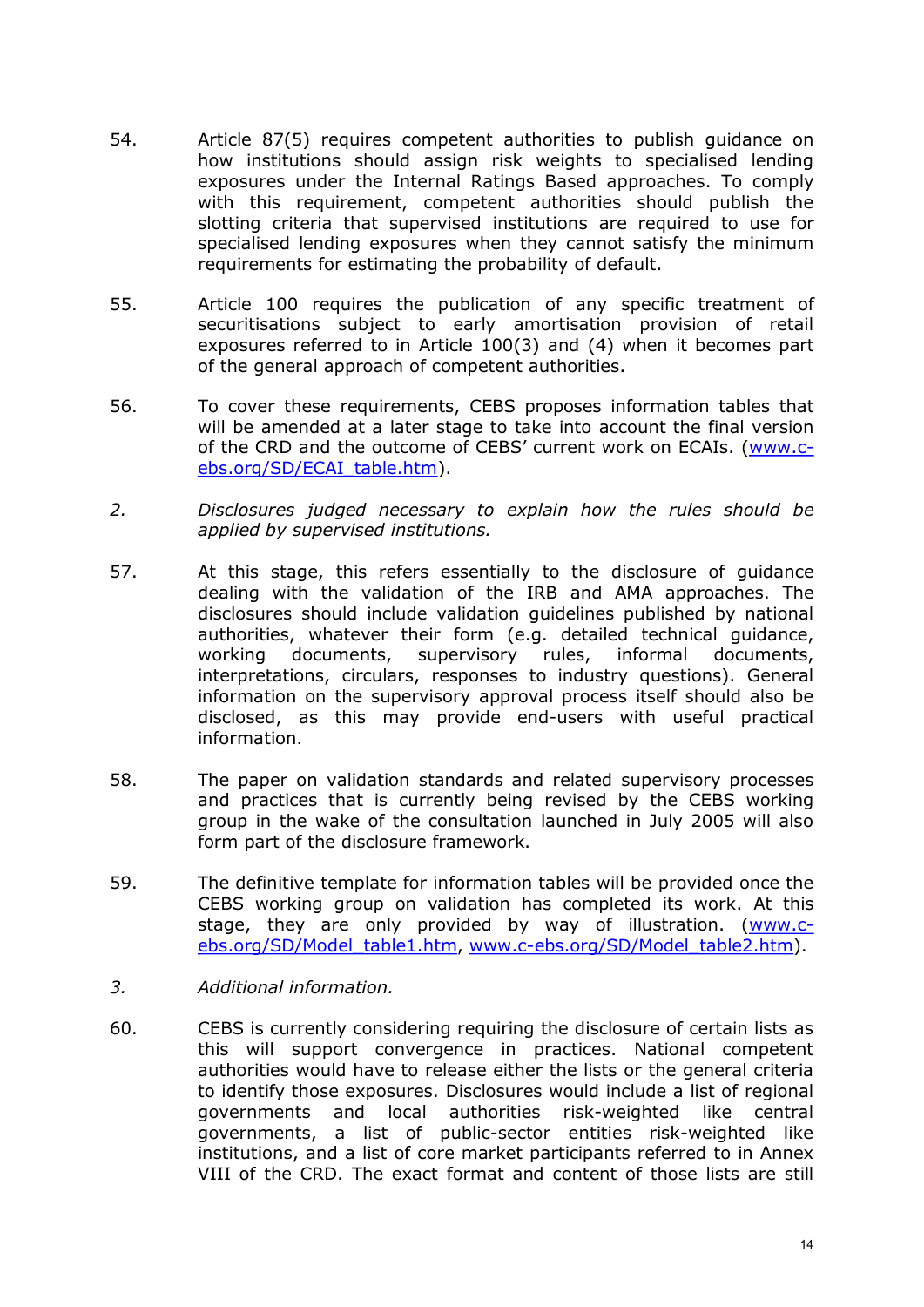under consideration. The proposed templates will be amended to take the outcome of this work into account (<u>www.c-</u> [ebs.org/SD/Add\\_table.htm\).](http://www.c-ebs.org/SD/Add_table.htm)

61. General guidance could cover any other relevant explanatory information to which competent authorities may wish to draw the attention of end-users in order to provide a basic understanding of the new capital adequacy framework. This information might take the form of frequently asked questions (FAQs) at the national level, relating for instance to the national texts of laws, regulations or administrative rules referred to above.

#### *2. Options and national discretions*

- 62. Article 144(1)(b) of the CRD requires competent authorities to disclose the manner in which they exercise the options and national discretions available in Community legislation.
- 63. The information tables are accessible by clicking here: www.c[ebs.org/SD/Options.htm.](http://www.c-ebs.org/SD/Options.htm)
- 64. Since many of the policy decisions regarding options and national discretions will be implemented via regulation, subparagraphs (a) and (b) of Article 144(1) are likely to overlap. This duplication is considered acceptable and even desirable, since it highlights the different focus of the two subparagraphs. Subparagraph (a) is intended to present a given Member State's national texts as a cohesive whole. Subparagraph (b) focuses on the differences between the national banking legislations of different Member States. Such differences should be presented together in order to facilitate comparative analysis. Moreover, specific issues related to investment firms might require some minor adjustments in the future, so as to take into account their particularities, in accordance with Article 37 of the recast Directive 93/6/EEC.
- 65. For the sake of clarity, a consistent terminology has been adopted. 'Option' refers to a situation in which competent authorities or Member States are given a choice on how to comply with a given provision, selecting from a range of alternatives set forth in Community legislation.<sup>13</sup> 'Discretion' or 'national discretion' refers to a situation in which competent authorities or Member States are given a choice as to whether to apply, or not to apply, a given provision.<sup>14</sup>
- 66. Special attention has been paid to discretions for which mutual recognition is specifically allowed by the CRD. They are disclosed under a separate table. (www.c-ebs.org/SD/Mutual\_table.htm).

<sup>13</sup> For example, national authorities have the *option*, in determining the risk weights for exposures to institutions, of using either the central government risk-weight based method or the credit assessment based method.

<sup>14</sup> For example, Member States may, at *national discretion*, impose sub-consolidation in cases where it is not required and, if they do so, they may set the conditions.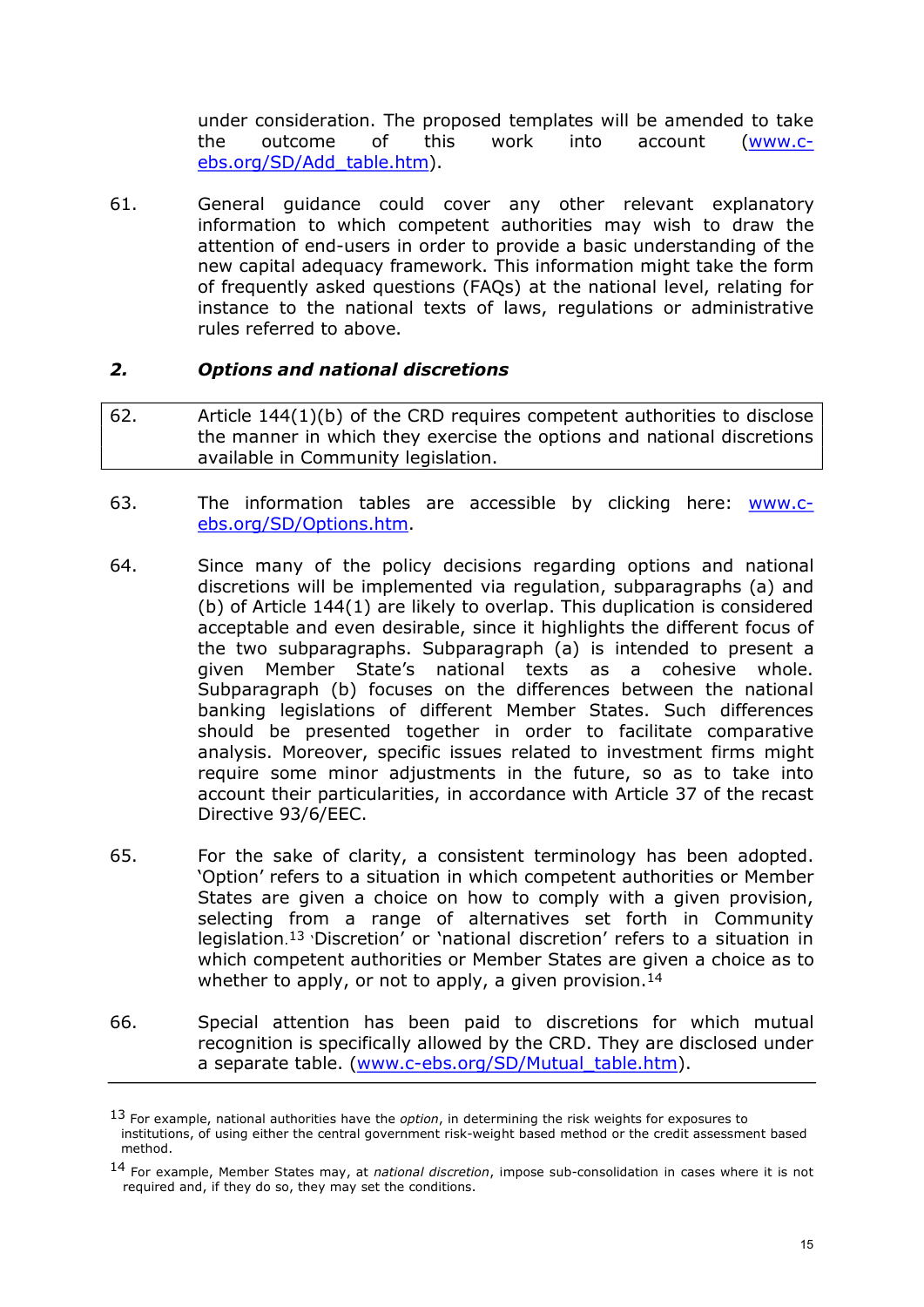- 67. As noted in section III of this paper, the supervisory disclosure framework specifically excludes supervisory actions or decisions directed at specific institutions. Consequently, options and discretions which are exercised with respect to individual institutions or to a given set of institutions, rather than being generally applicable, should not be disclosed under Article 144(1)(b). In particular, when Directives refer to the need for an institution to obtain a competent authority's approval or authorisation for various purposes, such authorisation or approval might be discretionary, but it does not constitute a national discretion in the sense described above.
- 68. Finally, not all options or national discretions that might fall within the scope of the framework and meet the above definition are necessarily of interest for supervisory disclosure purposes. In particular, some options or discretions are exercised not by competent authorities or Member States, but by the institutions themselves. Competent authorities are not required to make disclosures concerning options which they do not have the power to exercise.
- 69. As a result, 81 out of the 143 identified options and national discretions in the CRD<sup>15</sup> would be disclosed. This number is likely to shrink, in accordance with the recommendation from CEBS to the Council Working Group in September 2004. Therefore, the tables designed by CEBS will be revisited at a later stage to reflect the final version of the CRD and the outcome of CEBS' current work on convergence. (www.c-ebs.org/SD/Options\_table.htm).

## *3. Supervisory review*

- 70.  $\blacksquare$  Article 144(1)(c) requires competent authorities to disclose the general criteria and methodologies they use in the review and evaluation referred to in Article 124 (the Supervisory Review and Evaluation Process).
- 71. The Supervisory Review and Evaluation Process (SREP) is one element of the larger Supervisory Review Process, the other element being the Internal Capital Adequacy Assessment Process (ICAAP).
	- · The ICAAP is conducted by the *institution*. It is a comprehensive process including the management body and senior management oversight, monitoring, reporting and internal control reviews, that institutions must have to identify and measure their risks, allowing them to ensure that adequate provision is made for holding internal capital in relation to their risk profile.<sup>16</sup>

<sup>15</sup> See the list posted on the CEBS website.

<sup>&</sup>lt;sup>16</sup> See para 20 of CEBS CP03 posted on the CEBS website. For the sake of clarity, the references to CP03 will be retained until the final Guidelines on the '**Application of the Supervisory Review Process under Pillar 2'** are released by CEBS. Please note that CP03 is under a second round of public consultation which ends on 21 October 2005.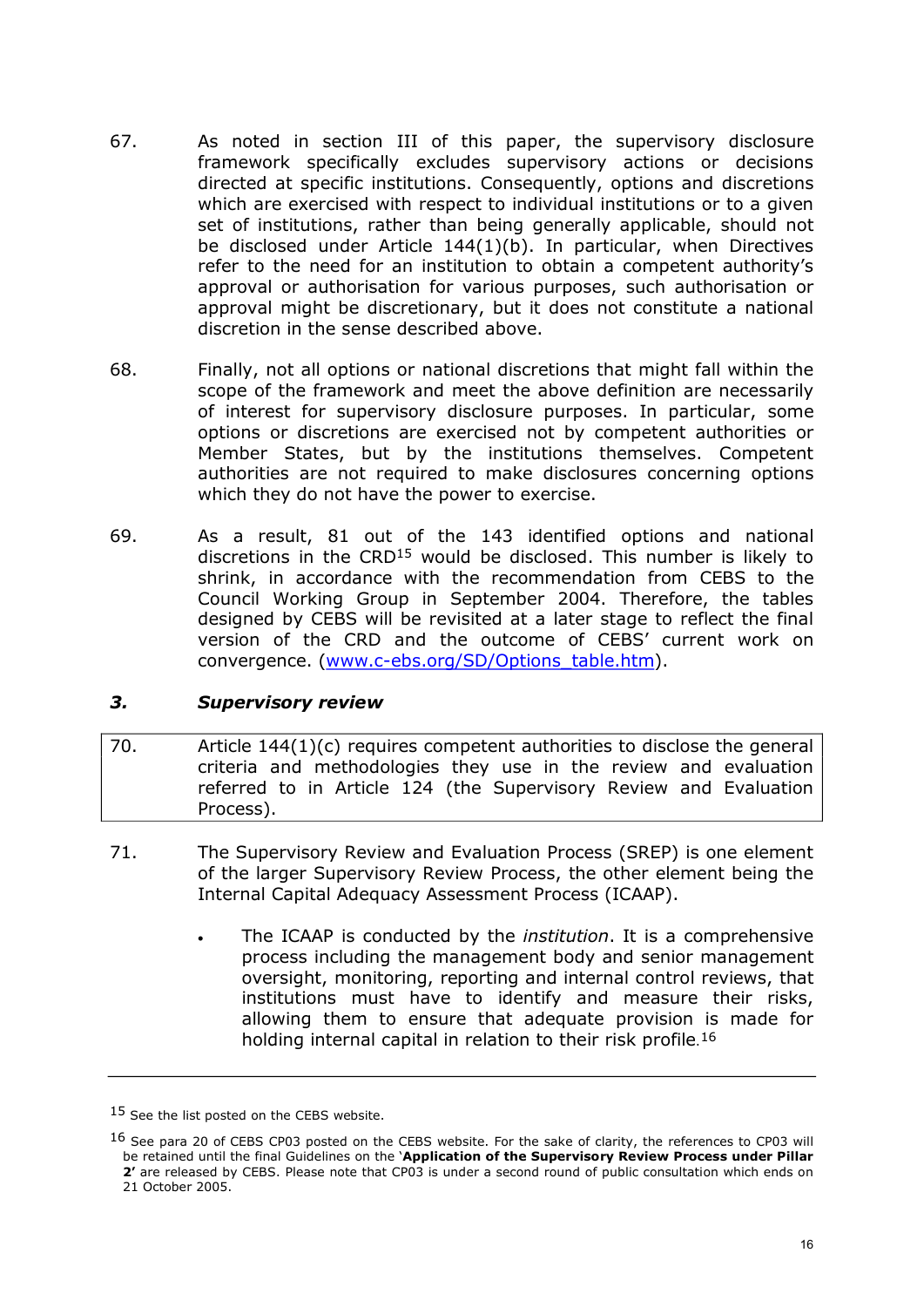- · The SREP is conducted by the *competent authority*. It is also a comprehensive process which supervisors use to review and evaluate the institution's exposure to risks, the adequacy and reliability of the institution's ICAAP, the adequacy of the institution's own funds and internal capital in relation to the assessment of its overall risk profile, to monitor ongoing compliance with standards laid down in the CRD and to identify any weakness or inadequacies and necessary prudential measures $17$ .
- 72. The supervisory disclosure framework should provide information both on minimum standards and requirements for ICAAP and on how competent authorities conduct their own SREPs starting with the ICAAP/SREP dialogue. In practice, minimum standards for ICAAPs will already have been disclosed under Article 144(1)(a). However, the disclosure of the same requirements under Article  $144(1)(c)$  is considered useful, as it provides end-users with a different perspective. The rationale for this overlap is the fact that the competent authority's review and evaluation of the ICAAP is an integral part of the SREP.
- 73. The high-level principles developed by CEBS in this area (which will be issued later as guidelines after the second consultation process), have been organised into an overall structure that groups SREP topics under broad categories or stages. The objective was to identify the conceptual building blocks of supervisory activity that constitute the core of the SREP.
- 74. Four categories have emerged as common to all competent authorities. While specific definitions or details may vary over time or from one national authority to the next, the basic themes remain similar.
- 75. The organisation of these categories, as presented below, is derived mainly from the CEBS Consultation Paper on the Application of the Supervisory Review Process Under Pillar 2 (CEBS CP03 as of May 2004). It also reflects the work done on internal governance. Further it takes into account the principles set out in the CEBS Consultation Paper on Home Host Cooperation (CEBS CP09).
- 76. This structure should be easy to revise in order to reflect any changes in guidelines that may be forthcoming from CEBS, whose work on SREP criteria and methodologies is still in progress.
- 77. The four categories are the following:
	- (i) Scope and classification (including proportionality)
	- (ii) Individual Risk Assessment
	- (iii) Review and Evaluation of ICAAP

<sup>&</sup>lt;sup>17</sup> See para 28 of the CEBS CP03 posted on the CEBS website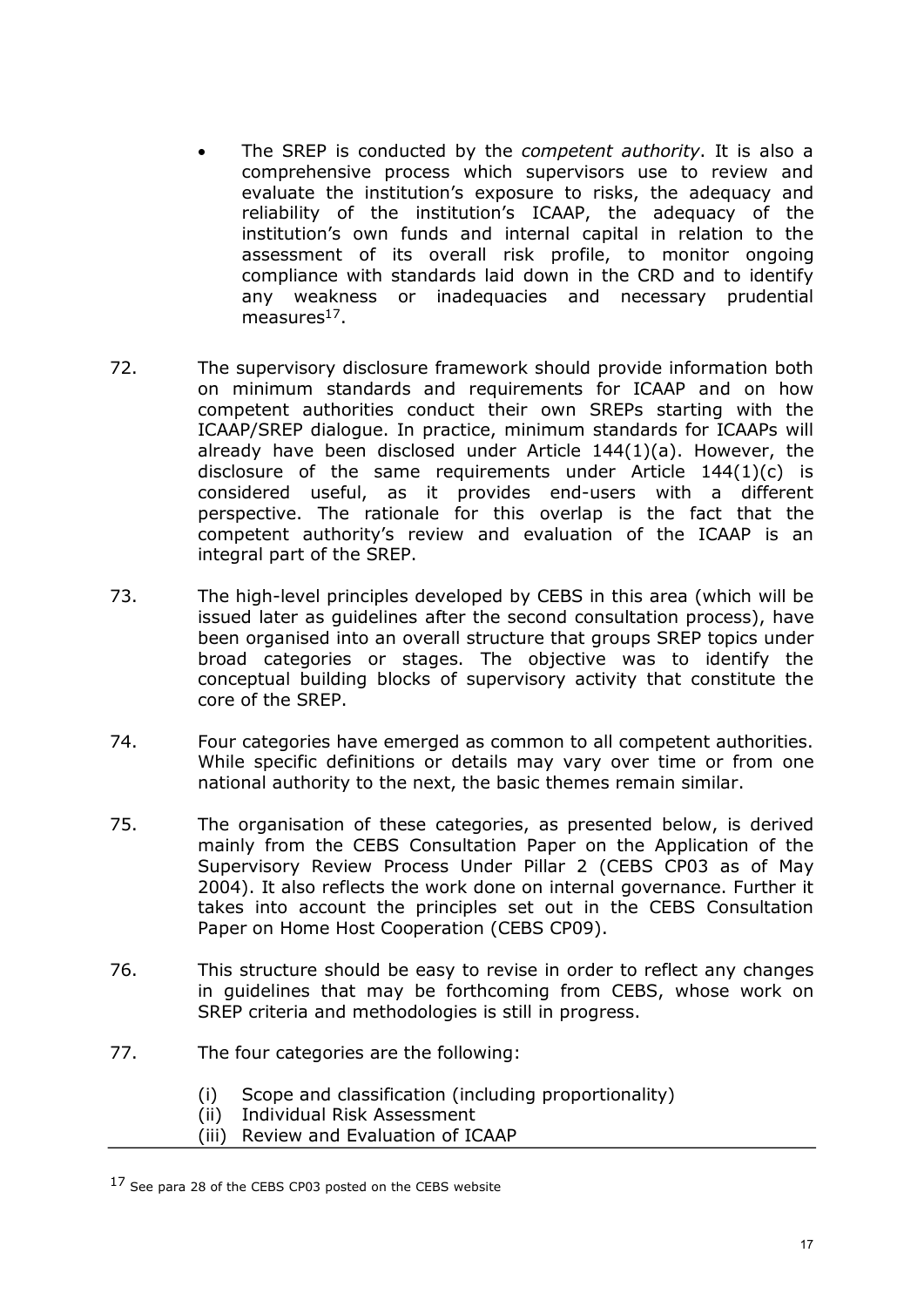- (iv) Overall assessment and supervisory measures
- 78. Competent authorities will be required to disclose the criteria and methodologies used in the first three categories and for the overall assessments in the fourth category. The authorities may, on a voluntary basis, also disclose the policies that guide their decisions for taking supervisory measures (within the meaning of Article 136(1)) whenever their assessment of an institution identifies weaknesses or inadequacies that call for supervisory intervention. Such disclosures might include the publication of internal guidelines or other documents describing general supervisory practices. However, no disclosure will be required regarding decisions on individual institutions, to respect the confidentiality principle.
- 79. Standing above the four categories, an overarching column, 'Dialogue/Interaction', will be used to describe the close relationship between competent authority and institution during all four stages of the SREP, from scope and classification to overall assessment and supervisory measures. While they are presented as separate stages in the supervisory process, all four categories involve interaction between institutions and competent authorities, particularly for larger, more complex and systemically important institutions. Moreover, in practice, all four stages of the SREP are closely intertwined.
- 80. Another overarching dimension is proportionality. Both the requirements for the  $ICAAP^{18}$  and the frequency and intensity of supervisory review and evaluation of those requirements<sup>19</sup> should be proportional to the nature, scale, and complexity of the activities of the institution concerned. This proportionality aspect has been integrated into the first category for easy reference, but it is relevant to the other categories as well.
- 81. Disclosures relating to the SREP will employ the same two-tiered architecture described in section IV of this paper :
	- · Guidelines and explanatory notes posted on the CEBS website will provide an overall understanding of the general features to be implemented by national authorities under each category.
	- An executive summary written by each national authority, and posted on both its website and the CEBS website, will give an overview of how it implements its SREP. This summary may consist either of separate summaries for each of the categories or a single summary covering all four categories. The executive summary will also include supplementary information on any aspect of the general criteria and methodologies used in conducting the SREP that goes beyond the harmonised rules and regulations or converged supervisory practices in this area.

 $18$  see Article 123 of the CRD

<sup>19</sup> see Article 124 of the CRD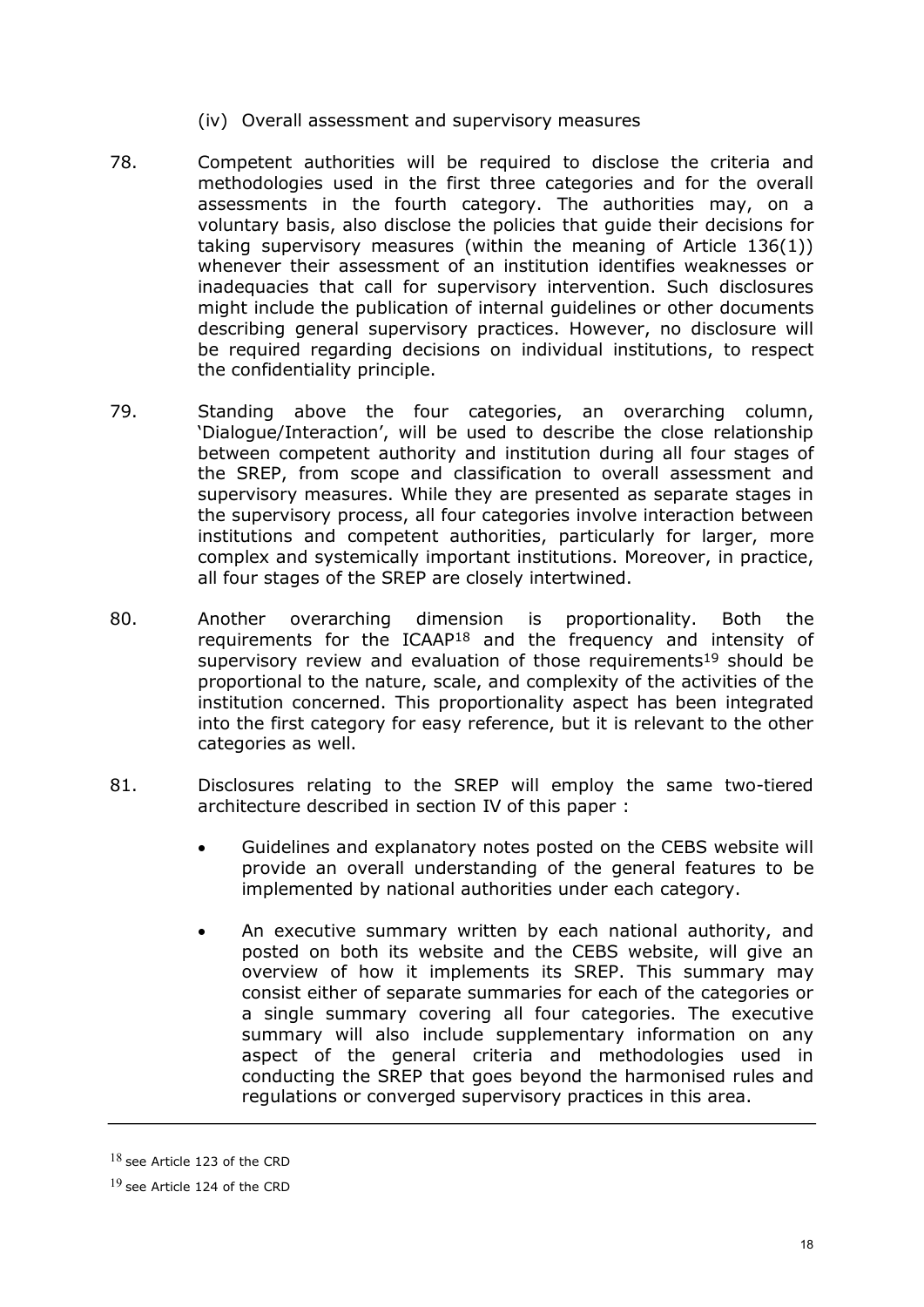- 82. The organisation of topics in the various explanatory notes is still under review and will be revisited once CEBS CP03 and CEBS CP09 have been finalised in view of the comments received in their respective consultation processes. The information table is accessible by clicking here: [www.c.ebs.org/SD/Review\\_table.htm.](http://www.c.ebs.org/SD/Review_table.htm)
- 83. At this stage of the CEBS' work, special attention has been given to the source material (the CRD Articles and CEBS CP03' sections that provide guidance to institutions on conducting SREPs). This is meant to facilitate revisions to this paper to conform with upcoming changes in the SREP. The supervisory disclosure framework will take into account other CEBS works when they are finalised.
	- *(i) Information to be disclosed under the category 'Scope and classification' (including proportionality)*
- 84. The explanatory note will cover Articles 22, 68-73, 123 and 124 of the CRD and paragraphs 14 and 19 of CEBS CP03 (for scope of application).- It will also cover CEBS quidelines on home-host issues, which will deal with cross-border co-operation and information exchange in more detail. Finally, it will cover the general principle of proportionality, i.e. for the time being paragraphs 15 and 26 of CEBS CP03. After finalisation of the work currently under way on home/host issues, some of the guidelines and explanations in this regard may be shifted to Category 2 or 3, as home/host cooperation is part of an operational network mechanism.
- 85. Disclosure under this heading should also include the general principles and methodologies used by competent authorities to classify institutions. The disclosure should cover both quantitative analysis and qualitative criteria. In addition, any criteria and methodology used to categorise an institution's overall impact on financial stability or other overall supervisory objectives should be disclosed.
	- *(ii) Information to be disclosed under the category 'Individual Risk Assessment'*
- 86. The explanatory note will initially cover High Level Principles I to XI for SREP in CEBS CP03, paragraphs 11, 28 to 32 and 33 in CEBS CP03, High Level Principles I to VII -for Risk Assessment Systems (RAS) in Annex A of CEBS CP03, and the Business Risk and Control Factors in Annex B of CEBS CP03. Subject to proportionality, each supervisor should outline the criteria and methodologies used in individualised off site supervision (as compared with the more automated, largely ITbased rating of banks under the category of 'classification'). The intensity and degree of scrutiny applied by a supervisor may vary widely, ranging from no individual assessment beyond the classification rating, to a highly complex and detailed process of risk profiling.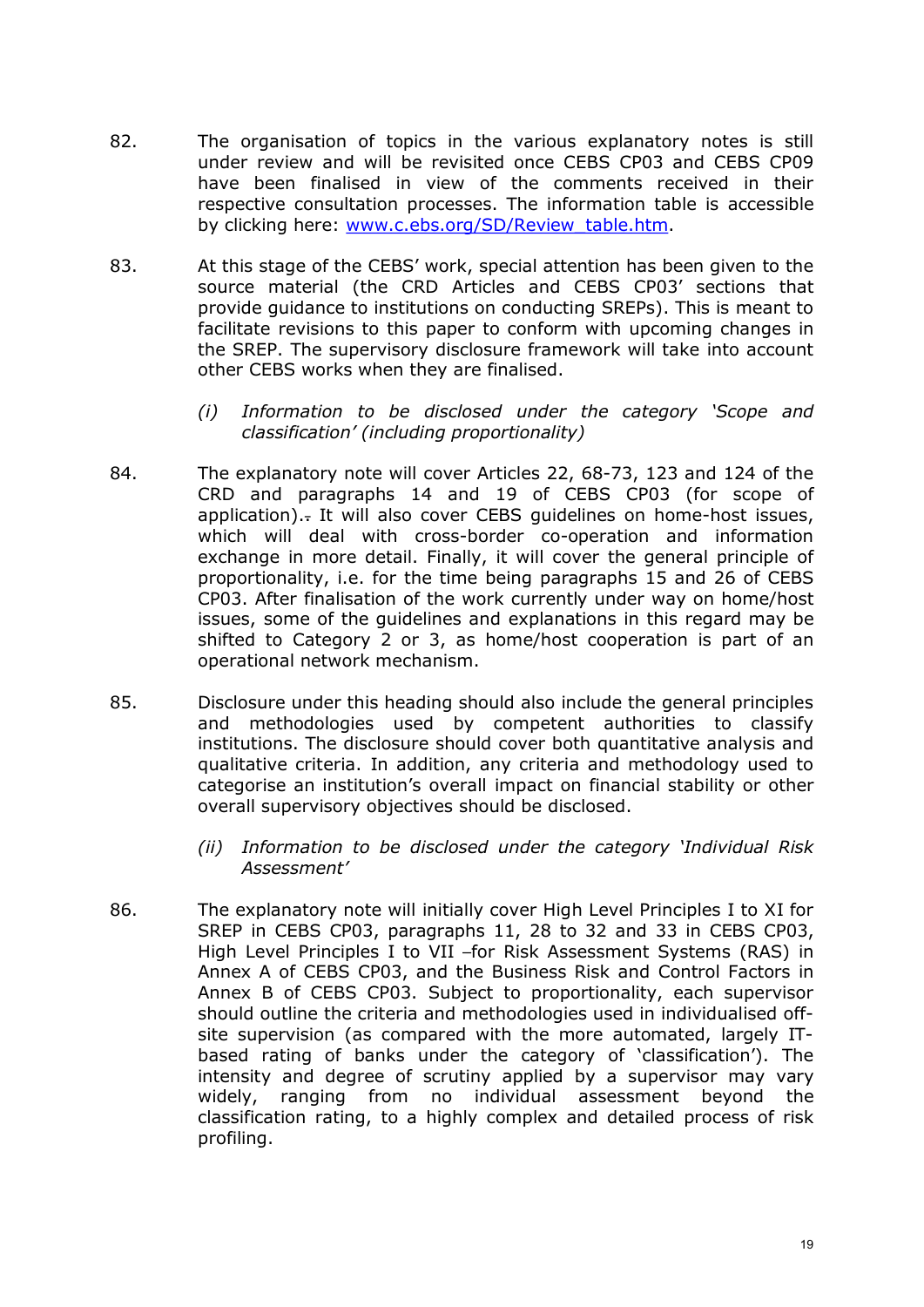- *(iii) Information to be disclosed under the category ' Review and Evaluation of ICAAP'*
- 87. The explanatory note will cover the High Level Principles I to XI for ICAAP in CEBS CP03, paragraphs 16, 17, 20 to 27 in CEBS CP 03, and guidelines on Internal Governance. Competent authorities may disclose their policies on the frequency and intensity of supervision<sup>20</sup> for the purpose of reviewing and evaluating a bank's internal ICAAP. The intensity of the interaction between the competent authority and the institution is subject to proportionality, as are any guidelines or minimum requirements for the ICAAP that the competent authority may issue. In addition, competent authorities may consider disclosing internal guidance relating to their on-site review and evaluation of ICAAP, such as examination manuals and other relevant material.
	- *(iv) Information to be disclosed under the category 'Overall Assessment and supervisory measures'*
- 88. The explanatory note will cover paragraph 18 in CEBS CP03. The overall assessment by the competent authority is based on a review of all the activities referred to under categories 1 through 3, along with any other relevant information about the institution that the competent authority may obtain. The form and level of detail of the assessment is, once again, subject to proportionality, particularly with respect to the individual risk profile as described in category 2.
- 89. Based on this overall assessment, each competent authority decides if supervisory measures are necessary and, if so, what measures are appropriate. As stated in paragraph 78 of this paper, policies that guide decisions on taking supervisory measures may be published by competent authorities.

## *4. Statistical data*

- 90. Article 144(1)(d) of the CRD requires competent authorities to disclose aggregate statistical data on key aspects of the implementation of the prudential framework.
- 91. The 'key aspects' should include information about banks and investment firms on both the supervisory process (e.g. the number of institutions supervised) and supervisory outcomes (e.g. tier-1 ratios or Pillar-1 credit-risk capital requirements). This information should cover both banks and investment firms.
- 92. Disclosures should have both a descriptive and a quantitative component. For the methodology used to define and calculate the aggregate statistical data, reference is made to Annex II which

 $^{20}$  In this context, supervision is understood as a broad approach including on-site inspections/on-site examinations by examiners (narrow approach) and any other supervisory contact on-site such as visits with risk management, management accounting, internal audit or any other unit of an institution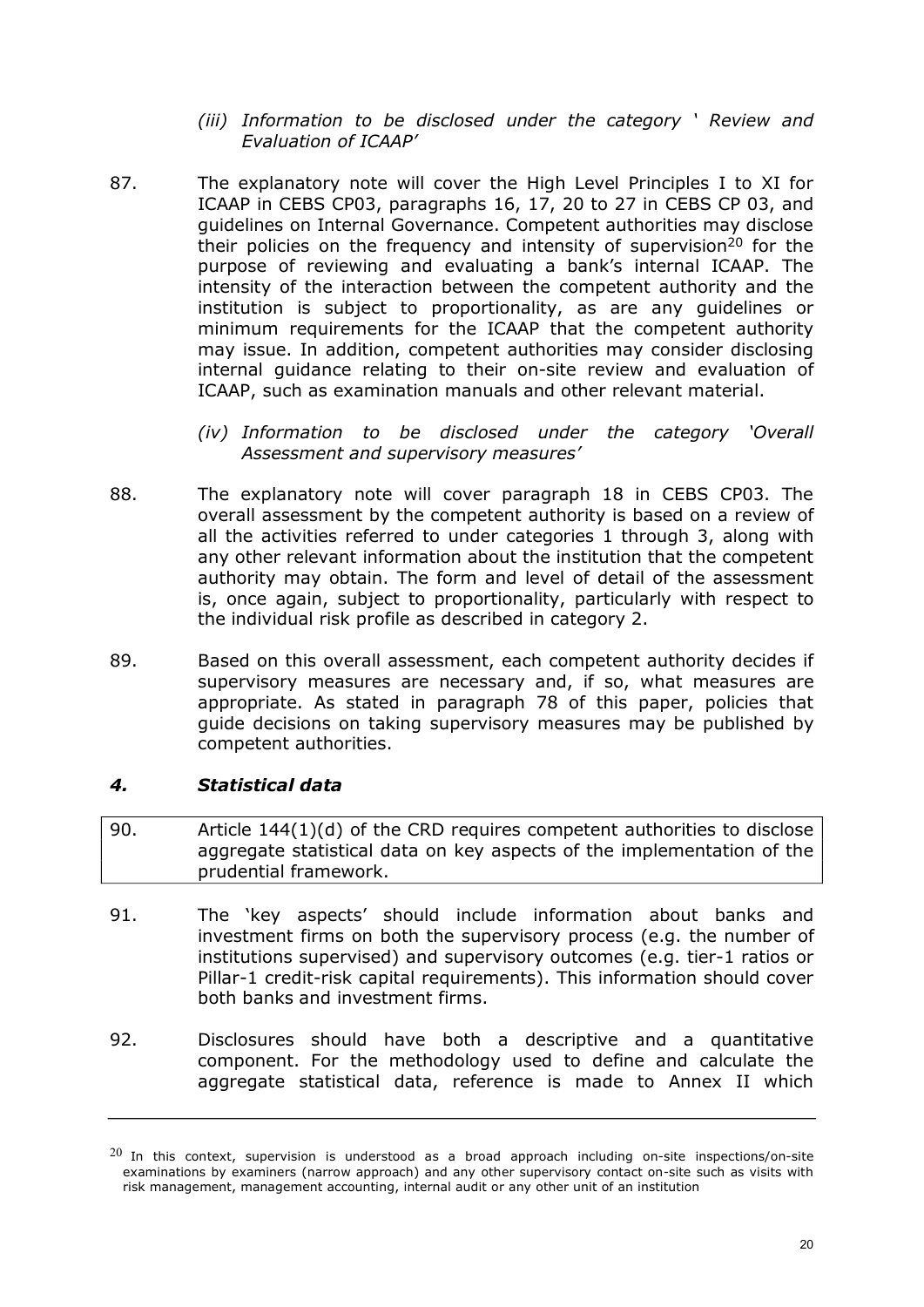provides a list of definitions. These definitions will be revisited once the CEBS' work on a Common Reporting framework is finalised.

- 93. In principle, the aggregate statistical data will be based on information that is already available to the competent authority. The disclosures should therefore not involve any additional burden for the supervised institutions.
- 94. Possible sources of information include the CEBS Common Reporting framework for Pillar 1 data, internal data from competent authorities for Pillar 2 data, and Central Bank data (e.g. structural reports of the European Central Bank) for national data.
- 95. The table on national data presents key statistics for banks and investment firms on a domestic basis, together with key solvency data on a national consolidated basis. The other tables present more detailed risk data for each country, also on a national consolidated basis rather than a solo basis.
- 96. To facilitate comparison of the data in the tables, the key statistics are displayed in relative terms, using percentages, instead of using absolute values.
- 97. In principle, the aggregate data should cover 100 percent of the supervised institutions. Less than 100 percent coverage will be permitted only if the omitted data are not considered to be material. Data will be considered material if their omission or misstatement might influence the assessment of the user.
- 98. To address the issue of confidentiality, the following disclaimer will be posted on each of the tables (www.c-ebs.org/SD/Data.htm) :

"No confidential information which competent authorities may receive in the course of their duties may be divulged to any person or authority whatsoever, except in summary or collective form, such that individual credit institutions cannot be identified, without prejudice to cases covered by criminal law. <sup>21</sup> Accordingly, whenever the disclosure of aggregate statistical data would result in a breach of confidentiality as determined by the national competent authority, those data should not be disclosed."

- 99. If data are not being disclosed, the reason for non-disclosure will be mentioned for that 'blank' cell. More specifically, an index will be used that specifies whether the data for that cell are not available  $(N/A)$ , confidential (C) or not material (N/M).
- 100. With respect to the Pillar 2 data which will be provided on a country-bycountry basis, it should be stressed that, due to differences in national regulations as well as in supervisory practices and approaches across Member States, the figures provided might not be fully comparable,

 $21$  The first sentence of the disclaimer is taken directly from Article 44(1) of the CRD.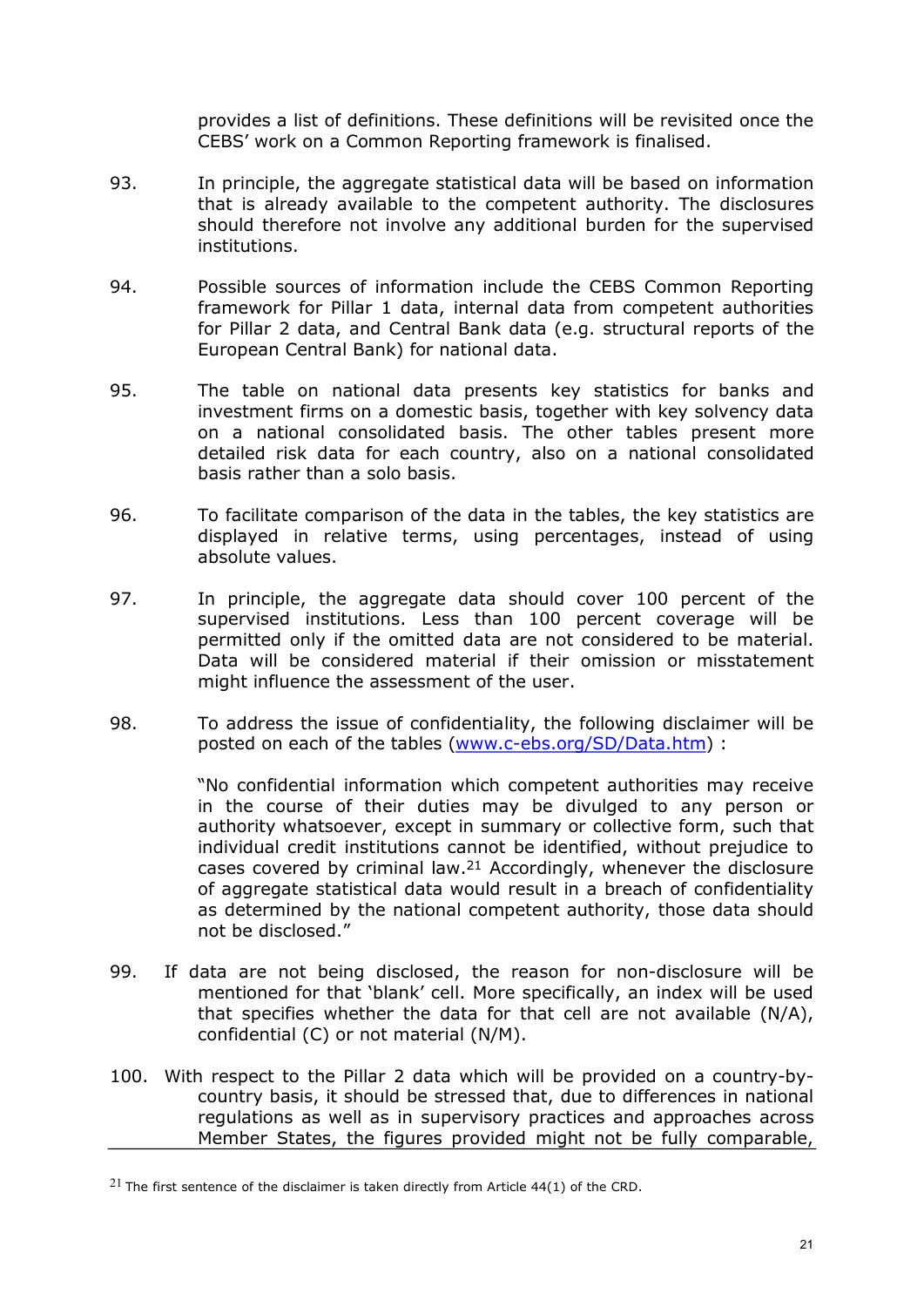and before drawing any conclusions, these differences should be carefully considered.

## **C. Implementation and updating**

- 101. The Supervisory Disclosure Framework consistent with the present guidelines is expected to be implemented gradually, for several reasons.
- 102. First, some of the information required (e.g. laws and regulations transposing the Directives into national legislation) will not be available before the CRD has been definitively adopted. Second, Member States will probably disclose gradually how they implement their Supervisory Review Process. Third, aggregate statistical data will be available only at year end. Finally, translation burden may delay the whole process, even if competent authorities commit to disclose information in English on a best-efforts basis and in a timely manner.
- 103. Nevertheless, in view of the legitimate interest of end-users in having disclosures available as early as possible, year-end 2006 is set as a target date with respect to paragraphs  $(1)(a)$  through  $(1)(c)$  of Article 144, and mid-2008 with respect to paragraph  $(1)(d)$ .
- 104. In order to keep the disclosure framework up to date, competent authorities will update their disclosures at least once a year. Disclosures under Article 144(1)(a) through (1)(c) should be updated no later than the end of January of each year, while disclosures under Article  $144(1)(d)$  should be updated by July to allow time for data processing and aggregation of the previous year's data.
- 105. The process used for updating the disclosure framework should respect the current disclosure practices of national competent authorities, since they remain responsible for the information they disclose. This would automatically be the case if full use is made of the two-tiered structure described in section IV of this paper. If the structure relies on hyperlinks between webpages, any updates made to a national website should automatically result in updating the CEBS website. Should there be no automatic update, national authorities will be responsible for notifying CEBS when an update of information contained in the national part of the supervisory disclosure framework is made. Accordingly, the general principle should be that any national update triggers an update of the CEBS website.
- 106. In order to keep end-users informed of the status of the information disclosed, a list of updates will be displayed in the front page of each of the four current sections (Rules and Guidance, National Discretions and Options, Supervisory Review, and Statistical Data), in the following format (see also the CEBS website demo).

Latest updates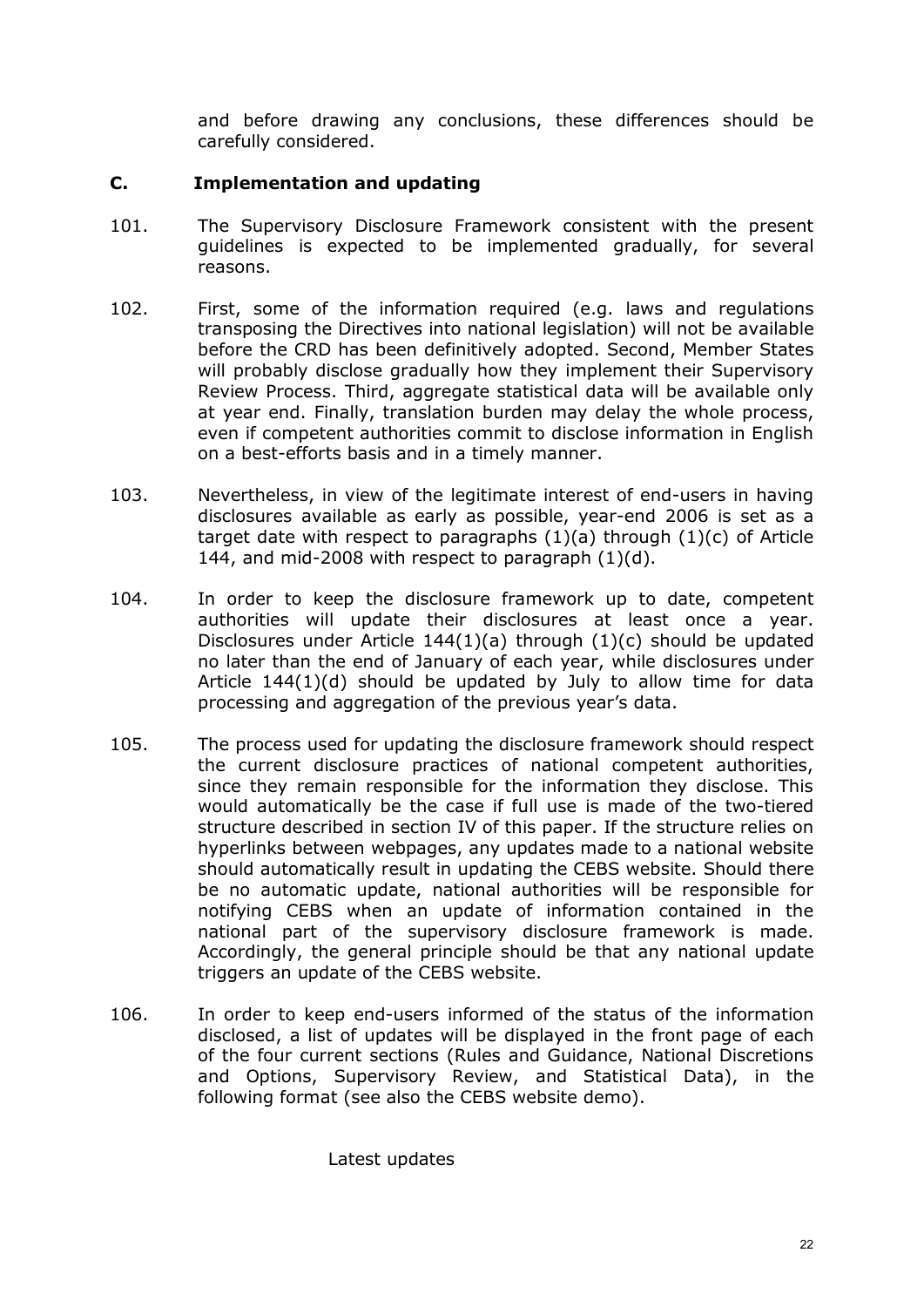| Date      | Country                             |
|-----------|-------------------------------------|
| 11.9.2006 | Austria (with a link to the updated |
|           | page of the national website)       |
| 18.9.2006 | <b>Belgium</b>                      |

107. An email alert system will allow users allow the user to be informed automatically each time a change has been made in the framework or in specific parts of the framework, depending on the various types of information requests that the user subscribes to (see the CEBS website demo).

#### **V. The review of the framework**

- 108. In accordance with its Charter<sup>22</sup>, CEBS, through its Secretariat, will conduct an annual review of the implementation of the disclosure framework.
- 109. The CEBS Secretariat will carry out a fact-finding and stock taking exercise to monitor whether the required information is provided and disclosed.
- 110. CEBS is not responsible for the quality of the information provided by competent national authorities. The CEBS Secretariat's annual review will examine *only*:
	- i. whether the tables have actually been filled in,
	- ii. whether the information has been updated,
	- iii. whether the information is disclosed in English and
	- iv. whether any technical problems arising from the use of hyperlinks on the CEBS website have been resolved on a best-efforts basis.
- 111. The CEBS Secretariat will then test its preliminary findings with the relevant competent authorities and come up with a final outcome.
- 112. The results of this review will be summarised in the annual report of CEBS and will be provided to the Commission for information. This should assist the European Commission to assess whether the framework effectively contributes to the objective of an on-going 'meaningful comparison of approaches,' as stated in Article 144 of the CRD.

 $^{22}$  Article 4.3 of its Charter, which states that "The Committee will foster and review common and uniform day to day implementation and consistent application of Community legislation. [...] It may also conduct surveys of regulatory/supervisory practices within the single market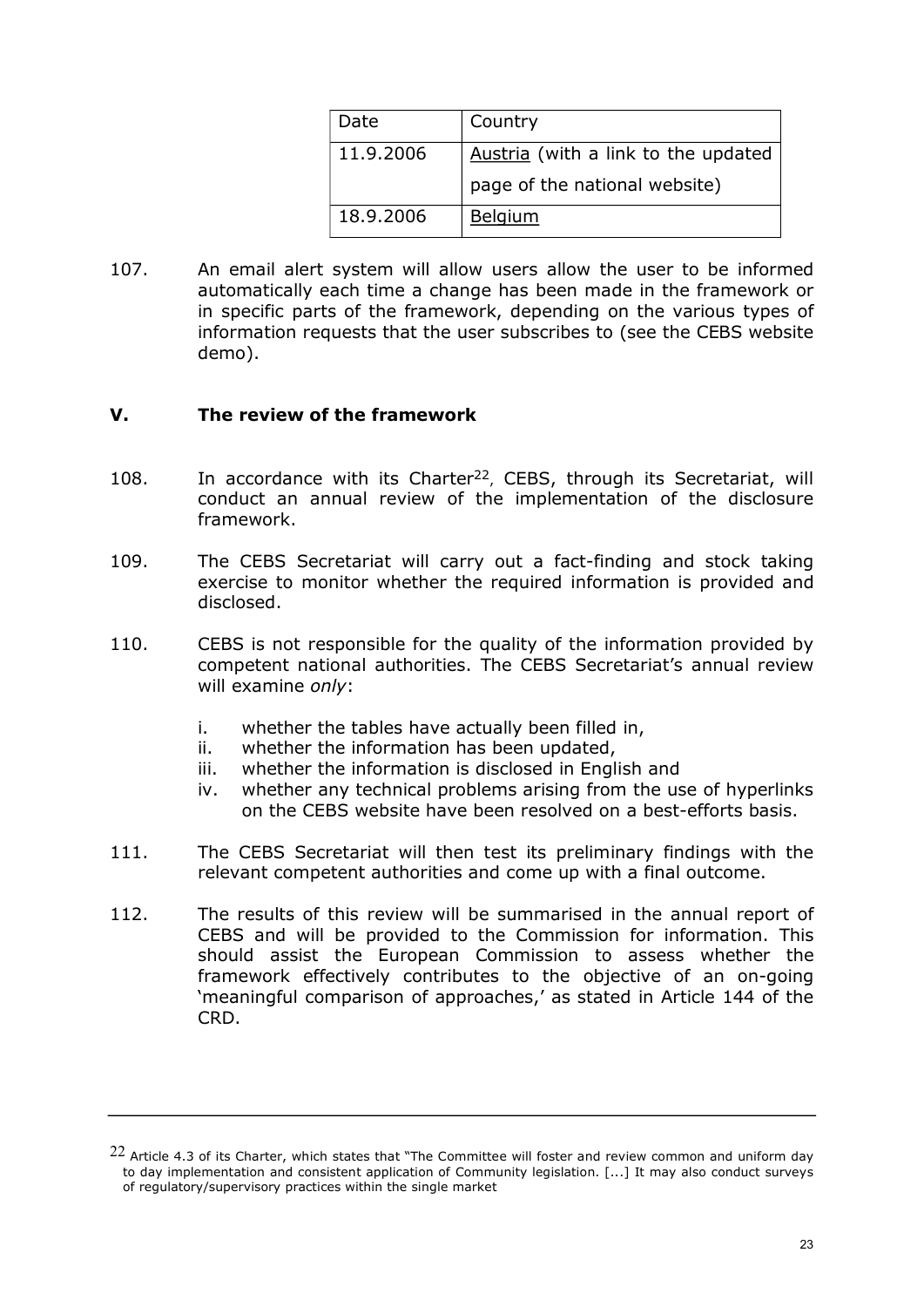## **List of the articles related to supervisory disclosure**

## *Recast Directive 2000/12/EC<sup>23</sup>*

Recital (54): "in order for the internal market in banking to operate with increasing effectiveness and for citizens of the Community to be afforded adequate levels of transparency, it is necessary that competent authorities disclose publicly and in a way which allows for meaningful comparison the manner in which this Directive is implemented."

#### *Article 81.4*

"Competent authorities shall make publicly available an explanation of the recognition process, and a list of eligible ECAIs."

#### *Article 87.5*

"Notwithstanding paragraph 3, the calculation of risk weighted exposure amounts for credit risk for special lending exposures may be calculated in accordance with Annex VII, Part 1, paragraph 5. Competent authorities shall publish guidance on how institutions should assign risk weights to specialised lending exposures under Annex VII, Part 1, paragraph 5 and shall approve institutions assignment methodologies."

#### *Article 97.4*

"The competent authorities shall make publicly available an explanation of the recognition process and a list of eligible ECAIs."

#### *Article 100.4*

"Where a competent authority intends to apply a treatment in accordance with paragraph 3 in respect of a particular securitisation, it shall first of all inform the relevant competent authorities of all the other Member States. Before the application of such a treatment becomes part of the general policy approach of the competent authority to securitisations containing early amortisation clauses of the type in question, the competent authority shall consult the relevant competent authorities of all the other member States and take into consideration the views expressed. The views expressed in such consultation and the treatment adopted shall be publicly disclosed by the competent authority in question."

#### *Article 144*

"1. Competent authorities shall disclose the following information: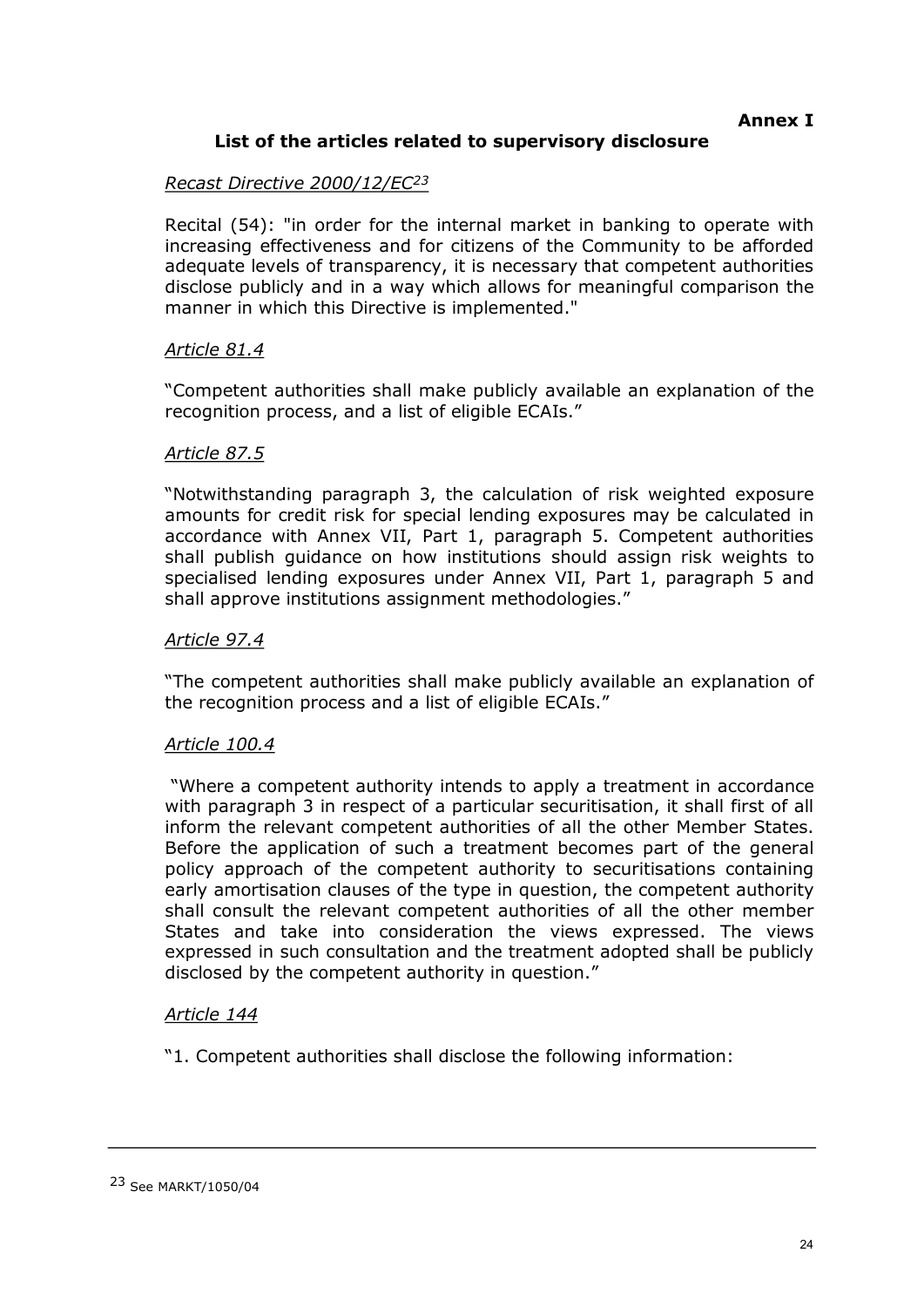- (a) the texts of laws, regulations, administrative rules and general guidance adopted in their Member State in the field of prudential regulation;
- (b) the manner of exercise of the options and discretions available in Community legislation;
- (c) the general criteria and methodologies they use in the review and evaluation referred to in article 124;
- (d) without prejudice to the provisions laid down in Title V, Chapter 1, Section 2, aggregate statistical data on key aspects of the implementation of the prudential framework in each Member State.

The disclosures provided for in the first subparagraph shall be sufficient to enable a meaningful comparison of the approaches adopted by the competent authorities of the different Member States. "

#### *Article 150.2*

"The Commission may adopt the following implementing measures in accordance with the procedure in Article 151:

- (d) specification of the key aspects on which aggregate statistical data are to be disclosed under Article 144 (1) (d)
- (e) specification of the format, structure, contents list and annual publication date of the disclosures provided for in Article 144.

#### *ANNEX VIII – Credit risk mitigation, Part 1 Eligibility 1. Funded credit protection, Real estate collateral*

§ 16: "The competent authorities may waive the requirement for their credit institutions to comply with condition (b) in paragraph 13 for exposures secured by residential real estate property situated within the territory of that Member State, if the competent authorities have evidence that the relevant market is well-developed and long established with lossrates which are sufficiently low to justify such action. (…) Member States shall disclose publicly the use they make of this waiver."

#### *Recast Directive 93/6/EEC <sup>24</sup> Recital n°30*

"In order for the internal market to operate with increasing effectiveness and for citizens of the Community to be afforded adequate levels of transparency it is necessary that competent authorities disclose publicly and in a way which allows for meaningful comparison the manner in which the requirements of this Directive are implemented."

#### 24 See MARKT/1050/04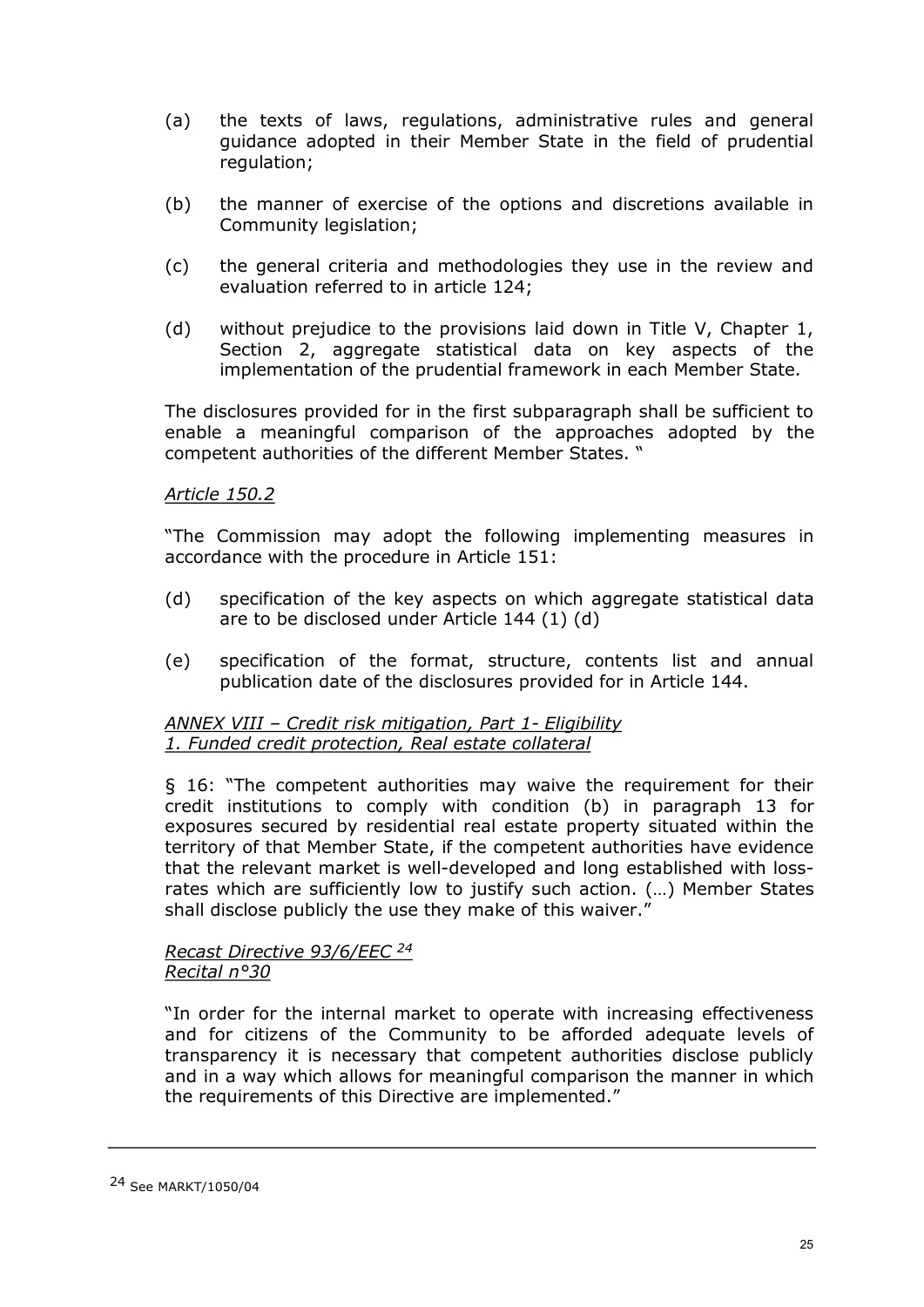## **Preliminary definitions for calculating the 'statistical data' part of the supervisory disclosure framework**

## **Definitions on data on the national banking sectors in the EU**

- 1. *Number of credit institutions (CI):*
- A credit institution is a company that meets the description, as laid down in Article 1 and 4 of Directive 2000/12/EC (re-cast). The figure includes domestically incorporated institutions, branches of the EEA as well as non EEA credit institutions. Any number of places of business set up in the respective country by a credit institution with headquarters in another country, is counted as one credit institution. The definition includes branches / subsidiaries of foreign banks but not foreign branches / subsidiaries of domestic banks (host country approach).
- 2. *Total assets of CI* Total assets of credit institutions. Non-consolidated data required. Calculated on a residential basis (host country approach, with a population that corresponds to the principles, as laid down under 1).
- 3. *Gross Domestic Product* At market price (suggested source Eurostat/ECB).
- 4. *Number of branches of CI from EEA countries* A branch is a place of business which forms a legally dependent part of a credit institution and which carries out directly all or some of the transactions inherent in the business of credit institutions. Any number of places of business set up in the same country by a credit institution with headquarters in another country should be counted as a single branch.
- 5. *Total assets of branches of CI from EEA countries* The sum of the total assets of branches as defined in number 4.
- 6. *Number of subsidiaries of CI from EEA countries* A subsidiary is a separate incorporated credit institution in which another (EEA) credit institution has a majority or full participation. Any subsidiary of a subsidiary undertaking shall be regarded as a subsidiary of the parent undertaking which is at the head of those undertakings.
- 7. *Total assets of subsidiaries of CI from EEA countries* The sum of the total unconsolidated assets of the subsidiaries as defined in number 6.
- 8. Number of branches (see number 4) of CI from third countries
- 9. Total assets of branches (see number 5) of CI from third countries
- 10. Number of subsidiaries (see number 6) of CI from third countries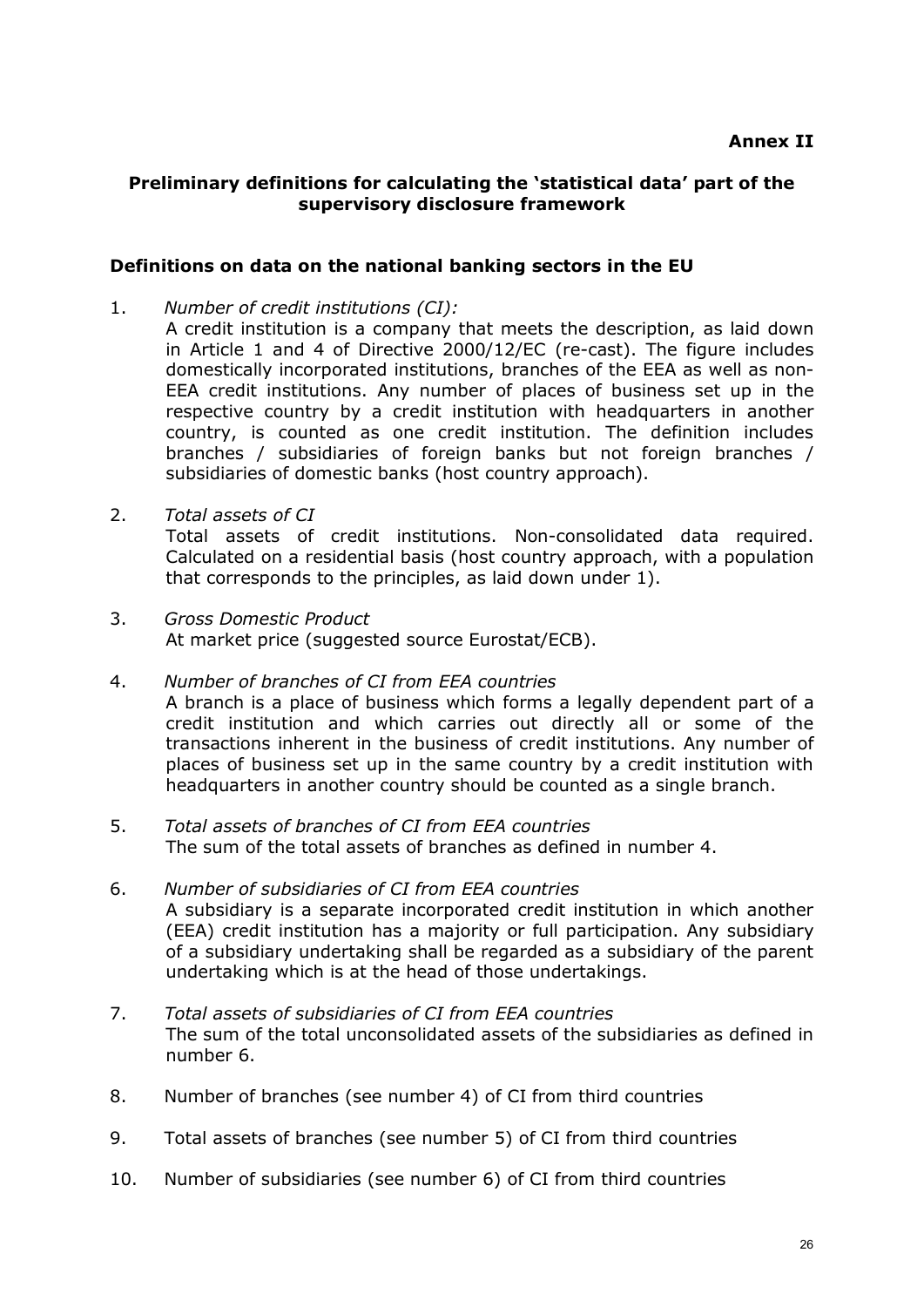- 11. Total assets of subsidiaries (see number 7) of CI from third countries
- 12. *Total tier I capital*

Original own funds as composed by items (a), (b) and (c) of Article 57 of the DIRECTIVE 2000/12/EC (RE-CAST), deducted by items (i), (j), (k) and by 50% of items (l) to (r) of Article 57 of the DIRECTIVE 2000/12/EC (RE CAST) according to Article 66 paragraph 2 of this Directive.

13. *Total tier II capital*

Additional own funds as composed by items  $(d)$ ,  $(e)$ ,  $(f)$ ,  $(g)$  and  $(h)$  of Article 57 of the DIRECTIVE 2000/12/EC (RE-CAST) and deducted by 50 % of items (l) to (r) of Article 57 after application of the limits of Article 66 paragraph 1 according to Article 66 paragraph 2 of this Directive.

*14. Total capital*

The Tier I (see number 12) and Tier II (see number 13) capital plus ancillary own funds as defined in Articles 13-15 of the Directive 93/6/EC.

- 15. *Total risk weighted assets* The total assets and off-balance sheet items, risk-adjusted in accordance with the Sections 3 and 4 of the DIRECTIVE 2000/12/EC (RE-CAST).
- 16. *Total capital adequacy ratio* Total capital (see number 14) as a proportion of total risk weighted assets (see number 15) plus the calculated total of market risk positions (converted into risk weighted assets).
- 17. *Number of investment firms* Firms that meet the investment firm definition of Article 4 of Directive 2004/39/EC.
- 18 *Total assets of investment firms* The total assets of investment firms. Non-consolidated data required. Calculated on a residential basis (host country approach, see number 1).

## **Definitions on Credit Risk data**

- 19. *Standardised Approach to credit risk* Standardised Approach for calculating the risk weighted exposure amount, as provided in Title V, Chapter 2, Section 3, Subsection 1, Articles 78-83 as well as Annex VI of the DIRECTIVE 2000/12/EC (RE-CAST).
- 20. *Foundation IRB approach to credit risk* Internal Ratings Based Approach for calculating the risk weighted exposure amounts as provided in Section 3, Subsection 2, Articles 84-89 of the Directive 2000/12/EC (re-cast) based on values for LGDs and conversion factors, as provided in Section 3, Subsection 2, Article 87(8) of Directive 2000/12/EC (re-cast).
- 21. *Advanced IRB*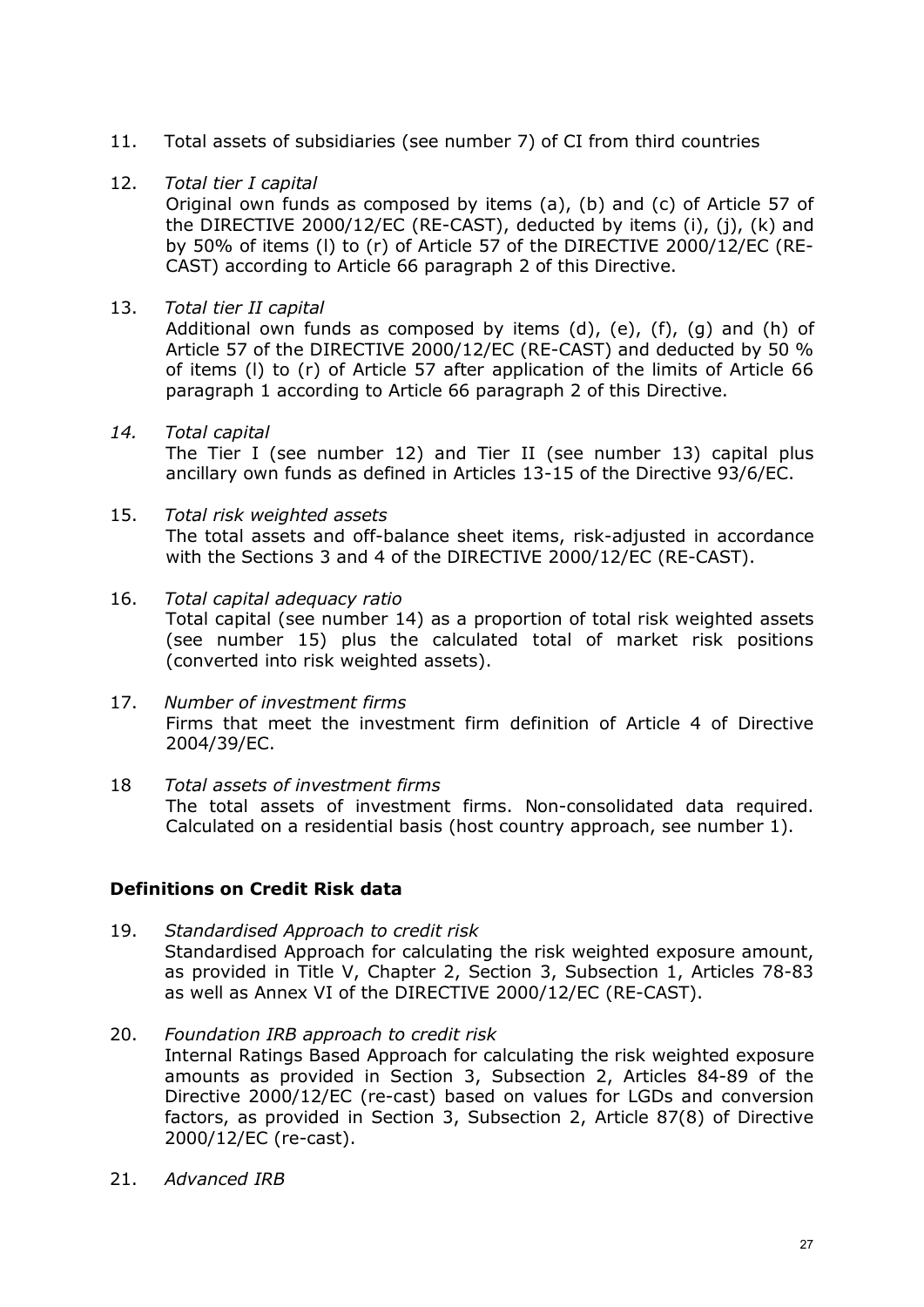Internal Ratings Based Approach for calculating the risk weighted exposure amounts as provided in Section 3, Subsection 2, Articles-84-89 of the Directive 2000/12/EC based own estimates for LGDs and/or conversion factors as provided in Section 3, Subsection 2, Articles 87(7) and 87(9) of the DIRECTIVE 2000/12/EC (RE-CAST).

- 22. *Own funds requirements for credit risk* Total minimum level of own funds for credit risk as defined by Article 75 (a), Article 76, Annex VI and Annex VII of the DIRECTIVE 2000/12/EC (RE-CAST). The requirement calculation must also take into account a number of other elements in the directive.
- 23. *Total own funds requirements* Total minimum level of own funds as defined by Article  $75$  (a)-(d) of the DIRECTIVE 2000/12/EC (RE-CAST).
- 24. *Own funds requirements* For a particular approach, the minimum level of own funds for credit risk as defined by Title V, Chapter 2, Section 3, Articles 76-93, Annex VI and Annex VII of the DIRECTIVE 2000/12/EC (RE-CAST).
- 25. *Exposure*

An asset or off-balance sheet item as defined by Article 77 of the DIRECTIVE 2000/12/EC (RE-CAST).

26*. Asset class*

Asset classes are broadly defined to achieve the highest degree of commonality between the exposure classes as defined in Article 79(1) of the CRD for the Standardised Approach and Article 86(1) for the Internal Ratings Based approach.

The proposed definitions of asset classes below are indicative and subject to further review once the CEBS' work on the Common reporting framework is finalised.

All exposures are mapped onto 8 exposure classes. The 8 exposure classes are: Central Governments & Central banks, Institutions, Corporate, Retail, Equity, Securitisation positions, Other non-credit obligation assets, Other items.

27. *Central Governments & Central Banks*

Exposure class as defined by Article  $86(1)(a)$  of the CRD for the Internal Ratings Based Approach. For the Standardised Approach, this exposure class includes the exposure classes defined in Article  $79(1)(a)-(e)$ .

28*. Institutions*

Exposure class as defined by Article 86(1)(b) of the CRD for the Internal Ratings Based Approach. For the Standardised Approach, this exposure class includes the exposure classes defined in Article  $79(1)(f)$  and  $(1)(l)$ .

29*. Corporate*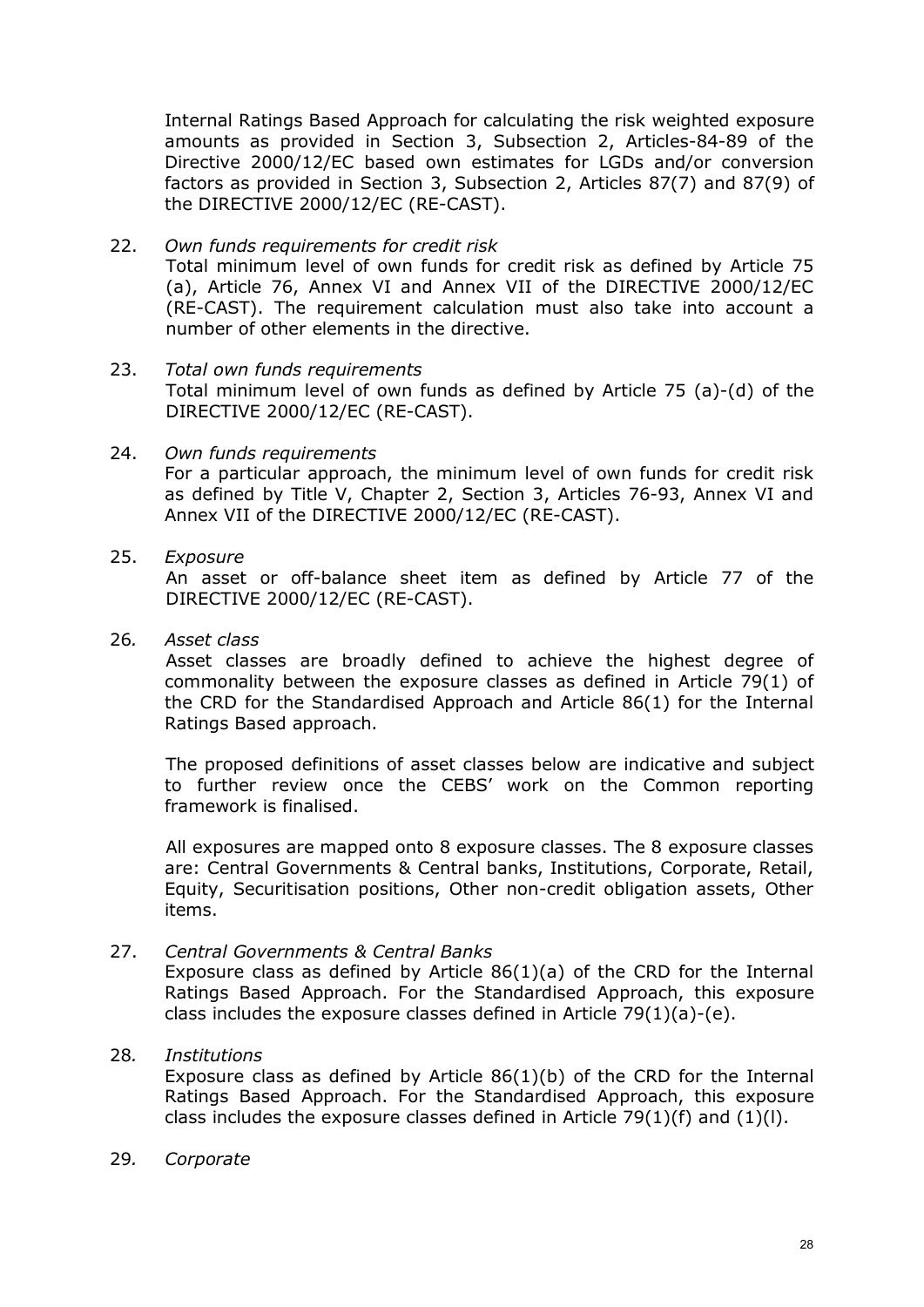Exposure class as defined by Article  $86(1)(c)$  of the CRD for the Internal Ratings Based Approach. For the Standardised Approach, this exposure class includes the exposure classes defined in Article 79(1)(q) and (1)(i), and Annex VI, Part I, point 9.2 Exposure secured by mortgages on commercial real estate.

#### 30*. Retail*

Exposure class as defined by Article 86(1)(d) of the CRD for the Internal Ratings Based Approach. For the Standardised Approach, this exposure class includes the exposure classes defined in Article 79(1)(h) and  $(1)(i)$ , and Annex VI, Part I, point 9.1 Exposure secured by mortgages on residential property.

#### 31*. Equity*

Exposure class as defined by Article 86(1)(e) of the CRD for the Internal Ratings Based Approach. For the Standardised Approach, this exposure class includes the exposure classes defined in Article 79(1)(k) and (1)(o).

#### 32*. Securitisation positions*

Exposure class as defined by Article 86(1)(f) of the CRD for the Internal Ratings Based Approach. For the Standardised Approach, this exposure class includes the exposure classes defined in Article 79(1)(m).

## 33. Other non-credit obligation assets

Exposure class as defined by Article  $86(1)(q)$  of the CRD for the Internal Ratings Based Approach.

34*. Other items* Exposure class as defined by Article 79(1)(j),  $(1)(n)$  and  $(1)(p)$  of the CRD for the Standardised Approach.

## 35*. Credit risk mitigation*

A technique used by a credit institution to reduce the credit risk associated with an exposure or exposures which the credit institution continues to hold, as defined in Article 4 (30) and Section 3, subsection 3, Articles 90 93 and Annex VIII of the DIRECTIVE 2000/12/EC (RE-CAST).

#### 36*. Financial Collateral Simple Method*

Under this valuation method, recognised financial collateral as a credit risk mitigation technique is assigned a value equal to its market value. This method is only available where risk weighted exposure amounts are calculated under the Standardised Approach. See Annex VIII, part 3, paragraphs 25 and following of the DIRECTIVE 2000/12/EC (RE-CAST).

## 37*. Financial Collateral Comprehensive Method*

Under this valuation method, financial collateral as a credit risk mitigation technique is assigned a value after applying volatility adjustments, in order to take account of market price volatility. See Annex VIII of the DIRECTIVE 2000/12/EC (RE-CAST).

## **Definitions on Operational Risk data**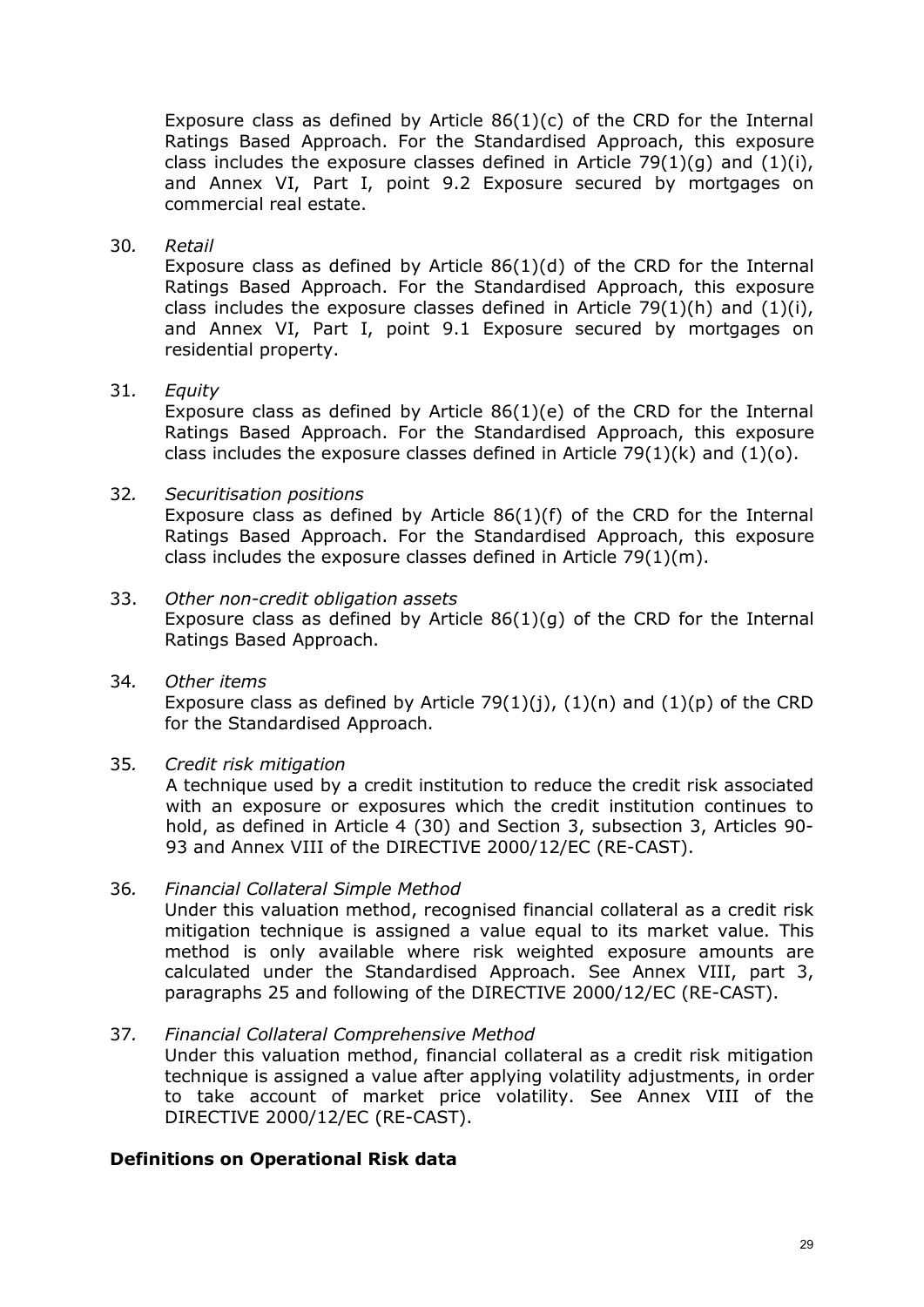38*. Basic Indicator Approach*

Basic Indicator Approach for calculating the capital requirement for operational risk is a certain percentage of a relevant indicator, in accordance with the parameters set out in Annex X, Part 1 of the DIRECTIVE 2000/12/EC (RE-CAST), as provided in Section 4, Article 103.

39*. Standardised Approach*

Under the Standardised Approach for calculating the capital requirement for operational risk, the institutions shall divide their activities into a number of business lines and shall apply a certain percentage of a relevant indicator for each of these business lines, in accordance with Annex X, Part 2 of the DIRECTIVE 2000/12/EC (RE-CAST), as provided in Section 4, Article 104 of this Directive.

40. *Advanced Measurement Approaches*

Advanced Measurement Approaches for calculating the capital requirements for operational risk are based on the institutions' own internal risk measurement systems. Institutions must satisfy their competent authorities that they meet the qualifying criteria set out in Annex X, Part 3 of the DIRECTIVE 2000/12/EC (RE-CAST), as provided in Section 4, Article 105 of this Directive.

41. *Own funds requirements for operational risk* The minimum level of own funds for operational risk as provided in Section 4, Article 102 of the DIRECTIVE 2000/12/EC (RE-CAST).

#### **Definitions on Market Risk data**

- 42*. Own funds requirements market risk* Total minimum level of own funds for market risk as defined by Article 75 (b) and Article  $75$  (c) of the DIRECTIVE 2000/12/EC (RE-CAST).
- 43*. Own funds requirements standardised approach* Total minimum level of own funds as defined by Annex 1, III, IV & VI of Directive 93/6/EEC.
- 44*. Own funds requirements VAR* Total minimum level of own funds as defined by Annex V of the DIRECTIVE 1993/6/EEC (RE-CAST).
- 45*. Own funds requirements standardised approach traded debt instruments* Total minimum level of own funds as defined by Annex 1, sections 1-12, sections 13-32, sections 41-56 and Annex VI of the DIRECTIVE 1993/6/EEC (RE-CAST).
- 46*. Own funds requirements standardised approach equities* Total minimum level of own funds as defined by Annex 1, sections 1-12, sections 33-40, sections 41-56 and Annex VI of the DIRECTIVE 1993/6/EEC (RE-CAST).
- 47*. Own funds requirements standardised approach foreign exchange*